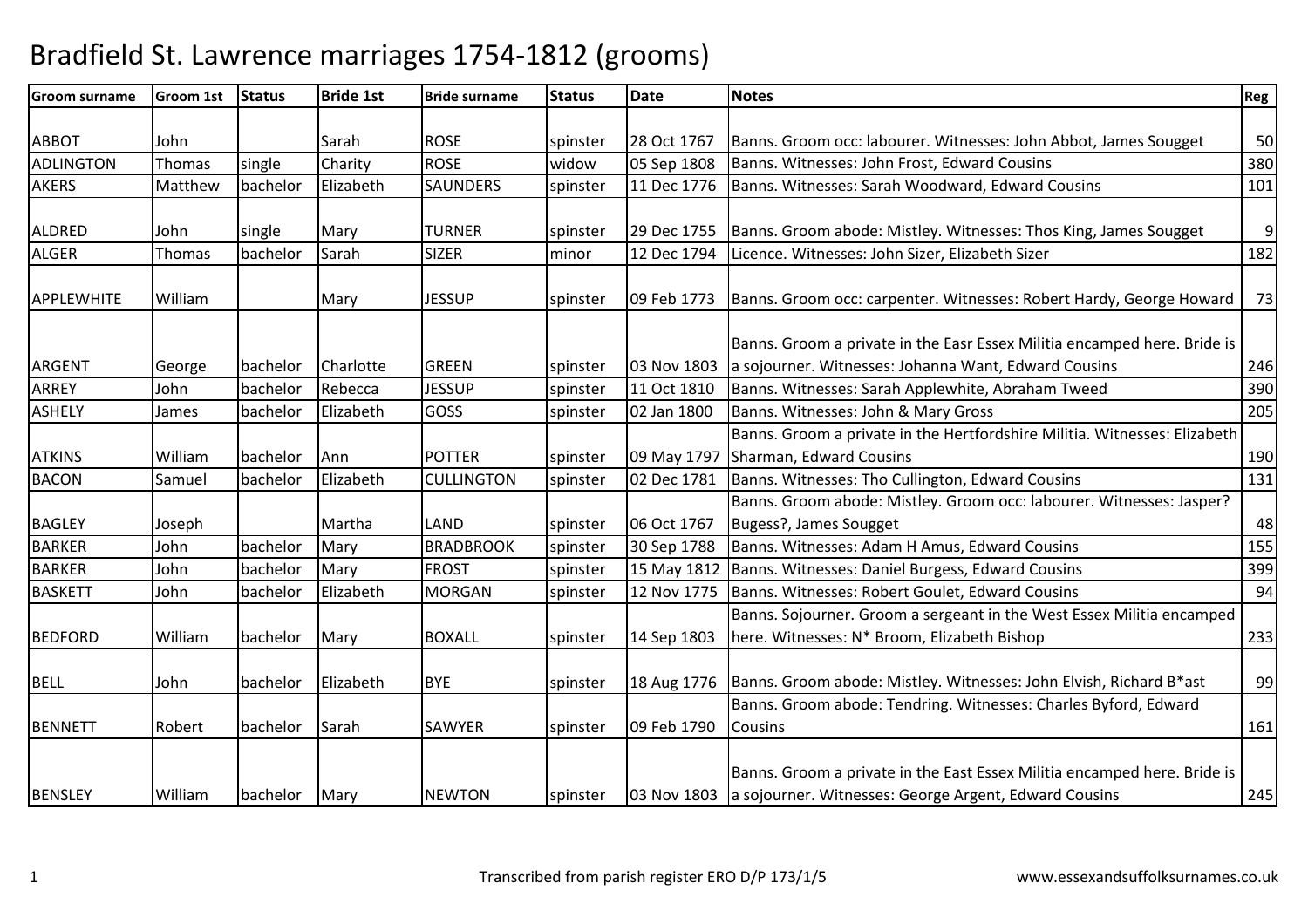| <b>Groom surname</b> | <b>Groom 1st</b> | <b>Status</b> | <b>Bride 1st</b> | <b>Bride surname</b> | <b>Status</b> | Date        | <b>Notes</b>                                                             | Reg |
|----------------------|------------------|---------------|------------------|----------------------|---------------|-------------|--------------------------------------------------------------------------|-----|
|                      |                  |               |                  |                      |               |             | Banns. Groom occ: labourer. Witnesses: Henry Umfreville, James           |     |
| <b>BIGGS</b>         | Ambrose          | single        | Elizabeth        | <b>WARREN</b>        | spinster      | 13 Sep 1757 | Sougget                                                                  | 12  |
|                      |                  |               |                  |                      |               |             | Banns. Groom abode: Wivenhoe. Groom occ: mariner. Witnesses: James       |     |
| <b>BISHOP</b>        | John             | single        | Mary             | <b>CORNELL</b>       | spinster      | 01 Aug 1761 | Cornell, James Sougget                                                   | 28  |
|                      |                  |               |                  |                      |               |             |                                                                          |     |
|                      |                  |               |                  |                      |               |             | Banns. Groom a corporal in the West Essex Militie encamped here. Bride   |     |
| <b>BOLINBROKE</b>    | Charles          | bachelor      | Sarah            | <b>FINCH</b>         | spinster      | 06 Nov 1803 | is a sojourner. Witnesses: Abr Finch, Edward Cousins                     | 248 |
|                      |                  |               |                  |                      |               |             | Banns. Groom abode: Wrabness. Groom occ: labourer. Witnesses:            |     |
| <b>BRADBROOK</b>     | John             |               | Sarah            | <b>JENNENS</b>       | spinster      | 31 Jan 1772 | Ottaray Jennens, Joseph Patterson?                                       | 68  |
| <b>BRADBROOKE</b>    | Samuel           |               | Mary             | <b>FROST</b>         |               | 23 Aug 1780 | Banns. Witnesses: John Bradbrooke, Edward Cousins                        | 125 |
|                      |                  |               |                  |                      |               |             | Banns. Sojourner. Groom a private in the East Essex Miltia encamped      |     |
| <b>BRALEY</b>        | George           | bachelor      | Mary             | <b>WALLER</b>        | spinster      | 20 Sep 1803 | here. Witnesses: Wm Havers, Edward Cousins                               | 236 |
|                      |                  |               |                  |                      |               |             | Banns. Groom occ: labourer. Bride abode: Little Bromley. Witnesses:      |     |
| <b>BREAME</b>        | Thomas           |               | Sarah            | <b>CHIPPERTON</b>    | spinster      | 19 Feb 1760 | Benjamin Chipperton, William Porter                                      | 24  |
|                      |                  |               |                  |                      |               |             |                                                                          |     |
|                      |                  |               |                  |                      |               |             | Banns. Groom a private in the East Essex Militia encamped here. Bride is |     |
| <b>BREEZE</b>        | William          | bachelor      | Johanna          | <b>WANT</b>          | spinster      | 08 Nov 1803 | a sojourner. Witnesses: Jos Harvey, Edward Cousins                       | 249 |
| <b>BRIGHTWELL</b>    | Robert           | bachelor      | Ann              | <b>NUNN</b>          | spinster      | 17 Oct 1782 | Banns. Witnesses: James Aldous, John Nunn                                | 137 |
| <b>BROWN</b>         | <b>Charles</b>   | widower       | Rebecca          | <b>OLIVER</b>        | spinster      | 06 Jan 1791 | Banns. Witnesses: Elizabeth Oliver, Edward Cousins                       | 166 |
| <b>BULL</b>          | Henry            |               | Mary             | SPENDLEY             | spinster      | 16 Feb 1773 | Banns. Groom occ: labourer. Witnesses: Daniel Wiles, Ann Yell            | 74  |
|                      |                  |               |                  |                      |               |             | Banns. Groom abode: Great Oakley. Groom occ: labourer. Witnesses:        |     |
| <b>BURGESS</b>       | Oliver           |               | Margaret         | <b>SOUGGET</b>       | spinster      | 10 Apr 1765 | Benjamin Tomson, James Sougget                                           | 41  |
|                      |                  |               |                  |                      |               |             | Licence. Groom abode: Dickleburgh, Norfolk. Witnesses: Robt Hardy jnr,   |     |
| <b>BURT</b>          | George           | bachelor      | Hannah           | <b>HARDY</b>         | spinster      | 08 Sep 1812 | Maria Hardy                                                              | 402 |
|                      |                  |               |                  |                      |               |             | Banns. Groom abode: Dovercourt. Witnesses: Samuel Askew, Edward          |     |
| <b>BUTT</b>          | Isaac            | bachelor      | Martha           | <b>EDWARDS</b>       | spinster      | 25 Oct 1791 | Cousins                                                                  | 167 |
| <b>BYFORD</b>        | Charles          | bachelor      | Elizabeth        | <b>SAWYER</b>        | spinster      | 05 Jan 1790 | Banns. Witnesses: Robt Bennet, Edward Cousins                            | 158 |
| <b>BYFORD</b>        | Charles          | bachelor      | Mary             | SOUTHGATE            | spinster      | 04 Apr 1809 | Banns. Witnesses: John Stevenson, Mary Goslin                            | 385 |
|                      |                  |               |                  |                      |               |             | Banns. Groom abode: Brantham, Suffolk. Witnesses: Sarah Dancy, T*        |     |
| <b>CABLE</b>         | Thomas           | bachelor      | Ann              | <b>WALE</b>          | spinster      | 06 Oct 1780 | <b>Brown</b>                                                             | 127 |
|                      |                  |               |                  |                      |               |             | Banns. Groom occ: labourer. Groom abode: Manningtree. Witnesses:         |     |
| <b>CAMELL</b>        | Robert           |               | Anne             | SOUGET               | spinster      |             | 24 Mar 1774 Abraham Webb, Edward Cousins.                                | 81  |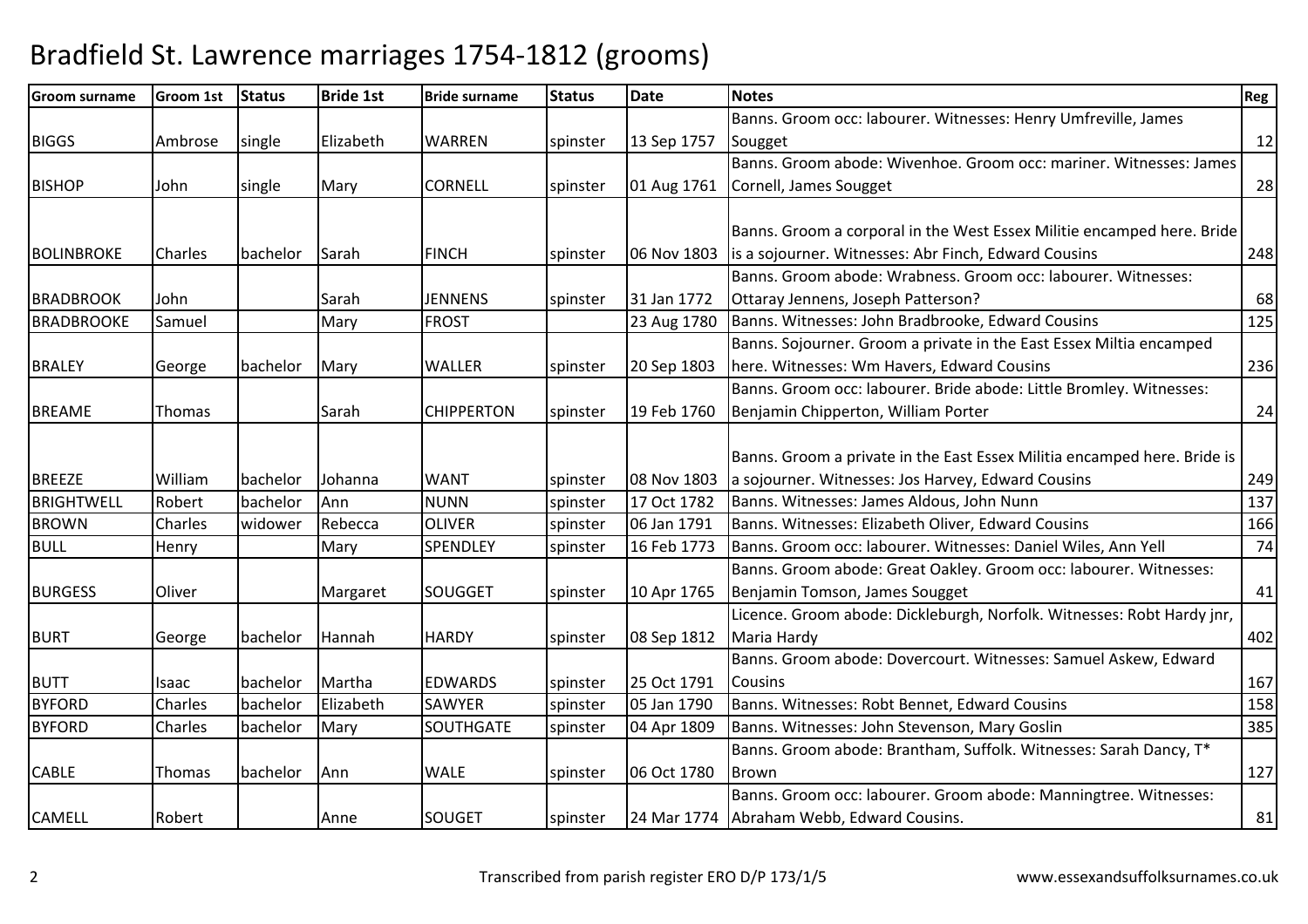| <b>Groom surname</b> | <b>Groom 1st</b> | <b>Status</b> | <b>Bride 1st</b> | <b>Bride surname</b> | <b>Status</b>        | Date        | <b>Notes</b>                                                                               | Reg |
|----------------------|------------------|---------------|------------------|----------------------|----------------------|-------------|--------------------------------------------------------------------------------------------|-----|
|                      |                  |               |                  |                      |                      |             |                                                                                            |     |
| <b>CARRINGTON</b>    | William          |               | Mary             | <b>CARTER</b>        | spinster             | 21 Feb 1764 | Licence. Groom occ: farmer. Witnesses: John Francis, James Sougget                         | 34  |
|                      |                  |               |                  |                      |                      |             | Licence. Groom occ: farmer. Witnesses: Richard Carrington, William                         |     |
| <b>CARRINGTON</b>    | Thomas           |               | Elizabeth        | <b>CARRINGTON</b>    | spinster             | 23 Feb 1773 | Shead                                                                                      | 75  |
|                      |                  |               |                  |                      |                      |             | Licence. Groom abode: Little Bromley. Witnesses: Nathl Grubb, Robt                         |     |
| <b>CARRINGTON</b>    | Benjamin         | widower       | Mary             | <b>HARDY</b>         | widow                | 13 Nov 1775 | Hardy                                                                                      | 95  |
| <b>CARRINGTON</b>    | John             | bachelor      | Elizabeth        | <b>CARRINGTON</b>    | spinster             | 08 Jan 1782 | Licence. Witnesses: Abraham & W. Carrington                                                | 133 |
| <b>CARRINGTON</b>    | John             | bachelor      | Mary             | <b>HAMMOND</b>       | spinster             |             | [14 May 1782   Licence. Groom abode: Mistley. Witnesses: James Spike, Edward Cousins   135 |     |
|                      |                  |               |                  |                      |                      |             | Licence. Groom abode: Little Bromley. Witnesses: Willm Carrington,                         |     |
| <b>CARRINGTON</b>    | Benjamin         | widower       | Ann              | <b>BLYTH</b>         | spinster             | 18 Jan 1790 | Mary Ann Nunn, Elizabeth Nunn                                                              | 160 |
| <b>CARRINGTON</b>    | Benjamin         | bachelor      | Mary             | <b>CUTTING</b>       | minor                | 25 Nov 1794 | Licence. Witnesses: John Bishop, Ann Cutting                                               | 181 |
| <b>CARRINGTON</b>    | Barzillai        | widower       | Ann              | <b>HICKES</b>        | widow                | 14 Feb 1804 | Banns. Witnesses: Jno Warner jnr, Edward Cousins                                           | 355 |
|                      |                  |               |                  |                      |                      |             | Banns. Groom abode: St Osyth. Groom occ: labourer. Witnesses:                              |     |
| <b>CARTER</b>        | Robert           |               | Priscilla        | <b>YELL</b>          | spinster             | 18 Jul 1768 | Thomas Smith, James Sougget                                                                | 51  |
|                      |                  |               |                  |                      |                      |             | Banns. Sojourner. Groom a private in the West Essex Militia encamped                       |     |
| <b>CARTER</b>        | Robert           | bachelor      | Sarah            | <b>COWELL</b>        | spinster             | 01 Aug 1803 | here. Witnesses: Hannah Carter, Edward Cousins                                             | 228 |
|                      |                  |               |                  |                      |                      |             | Banns. Groom abode: Lawford. Witnesses: Elisabeth Bridges, Edward                          |     |
| <b>CARY</b>          | <b>Thomas</b>    | bachelor      | Sarah            | <b>PIGNEY</b>        | spinster             | 05 Mar 1779 | Cousins                                                                                    | 117 |
| <b>CHAPLIN</b>       |                  | bachelor      | Sarah            | <b>BURGESS</b>       |                      |             | Banns. Groom abode: Wix. Witnesses: ? Burgess, Edward Cousins                              |     |
|                      | Benjamin         |               |                  |                      | single               | 01 Apr 1788 | Banns. Groom abode: Mistley. Witnesses: Robert Clarke, Edward                              | 153 |
| <b>CLARKE</b>        |                  | bachelor      | Mary             | <b>KING</b>          |                      | 12 Oct 1796 | Cousins                                                                                    | 187 |
| <b>CLARKE</b>        | Joseph<br>Joseph | widower       |                  | <b>CARRINGTON</b>    | spinster<br>spinster | 01 Oct 1799 | Licence. Witnesses: Richard & Elizabeth Carrington                                         | 201 |
|                      |                  |               | Peggy            |                      |                      |             | Banns. Groom a private in the East Essex Militia encamped here.                            |     |
| <b>CLARKE</b>        | Gabriel          | bachelor      | Hannah           | <b>SOUTHGATE</b>     | spinster             | 09 Aug 1803 | Witnesses: Ann Benet, John Salmon                                                          | 232 |
| <b>CLARKE</b>        | William          | bachelor      |                  | <b>NORMAN</b>        |                      | 13 Feb 1804 | Banns. Witnesses: Sarah Norman, Edward Cousins                                             | 354 |
|                      |                  |               | Mary             |                      | spinster             |             |                                                                                            |     |
| <b>COCK</b>          | William          |               | Sarah            | LOWNDES              | spinster             |             | 13 Nov 1770   Banns. Groom occ: butcher. Witnesses: George Howard, James Souget            | 61  |
|                      |                  |               |                  |                      |                      |             |                                                                                            |     |
| <b>COE</b>           | <b>Thomas</b>    | single        | Mary             | <b>DOUBLE</b>        | spinster             | 10 Oct 1758 | Banns. Groom occ: laboruer. Witnesses: William Coe, James Sougget                          | 16  |
| <b>COLE</b>          | John             | bachelor      | Mary             | <b>SHIPLEY</b>       | spinster             | 01 Jan 1811 | Banns. Witnesses: John & Mary Shiplee                                                      | 394 |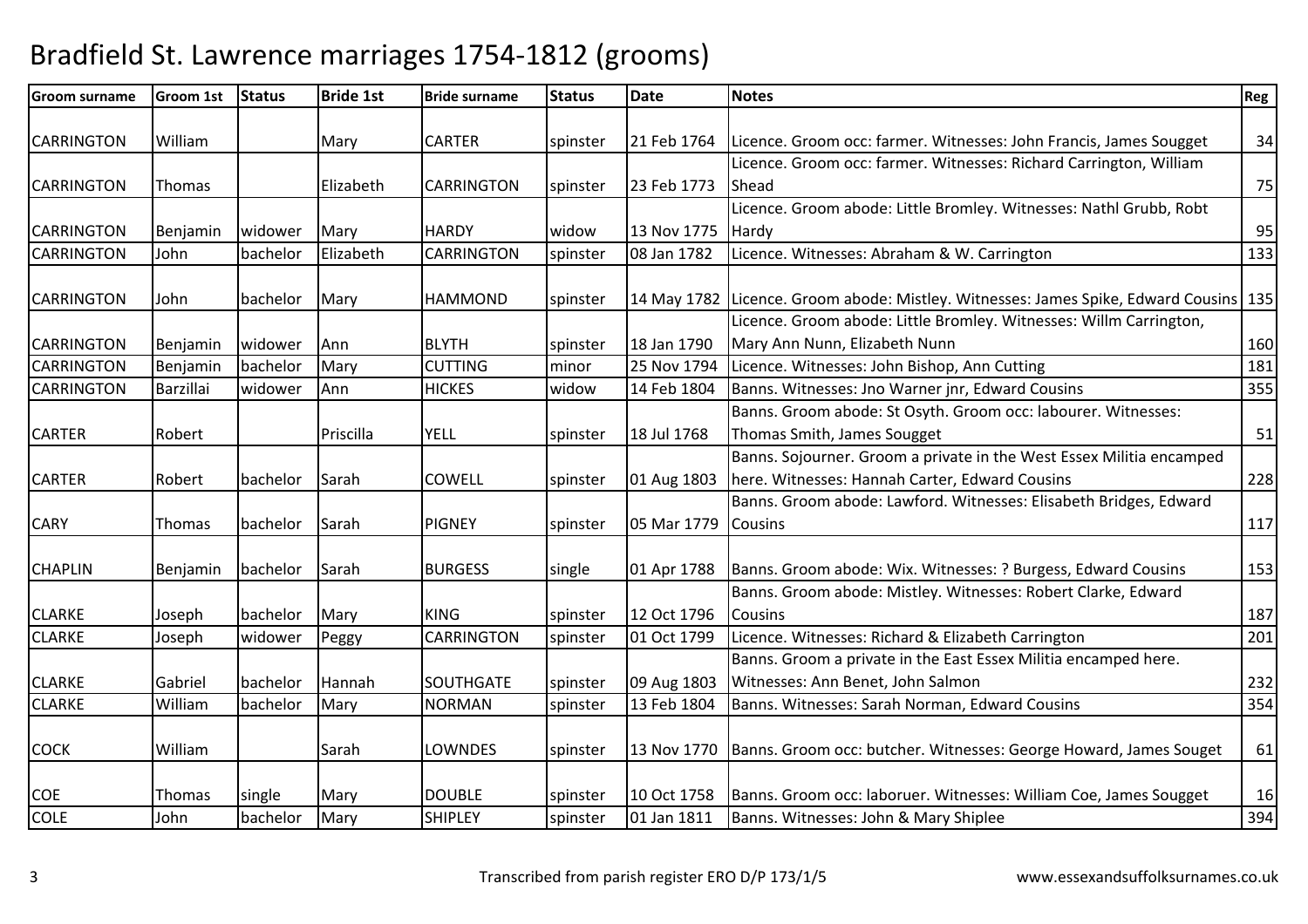| <b>Groom surname</b> | <b>Groom 1st</b> | <b>Status</b> | <b>Bride 1st</b> | <b>Bride surname</b> | <b>Status</b> | <b>Date</b> | <b>Notes</b>                                                                   | Reg |
|----------------------|------------------|---------------|------------------|----------------------|---------------|-------------|--------------------------------------------------------------------------------|-----|
|                      |                  |               |                  |                      |               |             | Banns. Groom abode: Wix. Groom occ: wheelwright. Witnesses: Josiah             |     |
| <b>COOK</b>          | Robert           | single        | Mary             | <b>HOWARD</b>        | spinster      | 18 Dec 1759 | King, James Sougget                                                            | 20  |
| <b>COOPER</b>        | Jacob            | bachelor      | Hannah           | <b>FOX</b>           | spinster      | 23 Nov 1812 | Banns. Witnesses: James? Cooper, Amelia Fox                                    | 406 |
|                      |                  |               |                  |                      |               |             |                                                                                |     |
| <b>COPPIN</b>        | John             | single        | Elizabeth        | <b>SIZER</b>         | spinster      | 27 Dec 1757 | Banns. Groom occ: wheelwright. Witnesses: Francis & Thomas Sizer               | 14  |
| <b>CORNEL</b>        | James            | widower       | Mary             | <b>FRANCIS</b>       | widow         | 24 Jan 1809 | Banns. Witnesses: John & Sarah Angier                                          | 382 |
|                      |                  |               |                  |                      |               |             | Banns. Groom abode: Great Oakley. Witnesses: John Turner, John                 |     |
| <b>COUSINS</b>       | Edward           | bachelor      | Susan            | <b>TURNER</b>        | spinster      | 05 Oct 1790 | Cousins                                                                        | 164 |
|                      |                  |               |                  |                      |               |             | Licence. Groom abode: Stutton, Suffolk. Groom occ: miller. Witnesses:          |     |
| <b>COVEL</b>         | John             |               | Mary             | SOUGGET              | spinster      | 06 Oct 1760 | Josiah King, James Sougget                                                     | 26  |
|                      |                  |               |                  |                      |               |             |                                                                                |     |
| <b>CRACKLIN</b>      | James            | bachelor      | Mary             | <b>BARNARD</b>       | spinster      | 05 Dec 1803 | Banns. Groom abode: Ardleigh. Witnesses: James *o*d, Edward Cousins            | 252 |
| <b>CUTTING</b>       | <b>Thomas</b>    | bachelor      | Elizabeth        | <b>RAYNER</b>        | spinster      | 06 Jan 1803 | Licence. Witnesses: Joseph Cutting, George Rayner                              | 222 |
| <b>CUTTING</b>       | William          | bachelor      | Margaret         | <b>CARRINGTON</b>    | spinster      | 07 Jul 1803 | Licence. Witnesses: John Sizer, Eliza King, Rebekah Barrington                 | 226 |
|                      |                  |               |                  |                      |               |             |                                                                                |     |
| <b>DADIE</b>         | Pilgrim          |               | Sarah            | <b>HUTCHINGSON</b>   | spinster      | 16 Jan 1768 | Banns. Groom occ: carpenter. Witnesses: William Rumsey, John Warding           | 52  |
| <b>DAY</b>           | Benjamin         | bachelor      | Ann              | <b>PORTER</b>        | spinster      | 17 Sep 1780 | Banns. Witnesses: William Applewhite, Jacob Jessup                             | 126 |
|                      |                  |               |                  |                      |               |             | Banns. Groom occ: labourer. Witnesses: James Southgate, James                  |     |
| <b>DERRANT</b>       | Abraham          |               | Elizabeth        | <b>ANDERSON</b>      | spinster      | 07 Feb 1763 | Sougget                                                                        | 32  |
|                      |                  |               |                  |                      |               |             | Licence. Groom abode: Manningtree. Witnesses: Willm Carrington,                |     |
| <b>DIVIDSON</b>      | Wilson           | bachelor      | Sarah            | <b>ADAMS</b>         | spinster      |             | 05 May 1779   Robert Hardy                                                     | 119 |
|                      |                  |               |                  |                      |               |             | Licence. Groom abode: Mistley. Groom occ: labourer. witnessesL Daniel          |     |
| <b>DOUBLE</b>        | William          |               | Susannah         | PERIMAN              | spinster      | 09 Jun 1765 | Howard, James Sougget                                                          | 43  |
|                      |                  |               |                  |                      |               |             |                                                                                |     |
| <b>DRIVER</b>        | John             |               | Sarah            | <b>KING</b>          | spinster      |             | 12 Dec 1769   Banns. Groom occ: labourer. Witnesses: John Turner, James Souget | 54  |
|                      |                  |               |                  |                      |               |             |                                                                                |     |
|                      |                  |               |                  |                      |               |             | Banns. Sojourner. Groom a private in the West Essex Militia Militia            |     |
| <b>EDEN</b>          | William          | bachelor      | Mary             | <b>BROWN</b>         | widow         | 15 Sep 1803 | encamped here. Witnesses: George Sewell, Edward Cousins                        | 234 |
| <b>ELY</b>           | Joseph           | bachelor      | Sarah            | <b>CROSSBORN</b>     | spinster      | 28 Oct 1787 | Banns. Witnesses: Wm Woodley, Abraham Webb                                     | 151 |
| <b>EVE</b>           | Thomas           | single        | Sarah            | <b>FALL</b>          | single        | 01 Sep 1775 | Banns. Witness: John Beaument.                                                 | 91  |
| <b>EVERITT</b>       | William          | single        | Abigail          | <b>KEEBLE</b>        | single        | 08 Dec 1774 | Licence. Witnesses: Saml Wrinch, John Coppin                                   | 90  |
| <b>EVERITT</b>       | John             | bachelor      | Sarah            | <b>FENN</b>          | spinster      | 20 Sep 1790 | Banns. Witnesses: William Shead, Edward Cousins                                | 162 |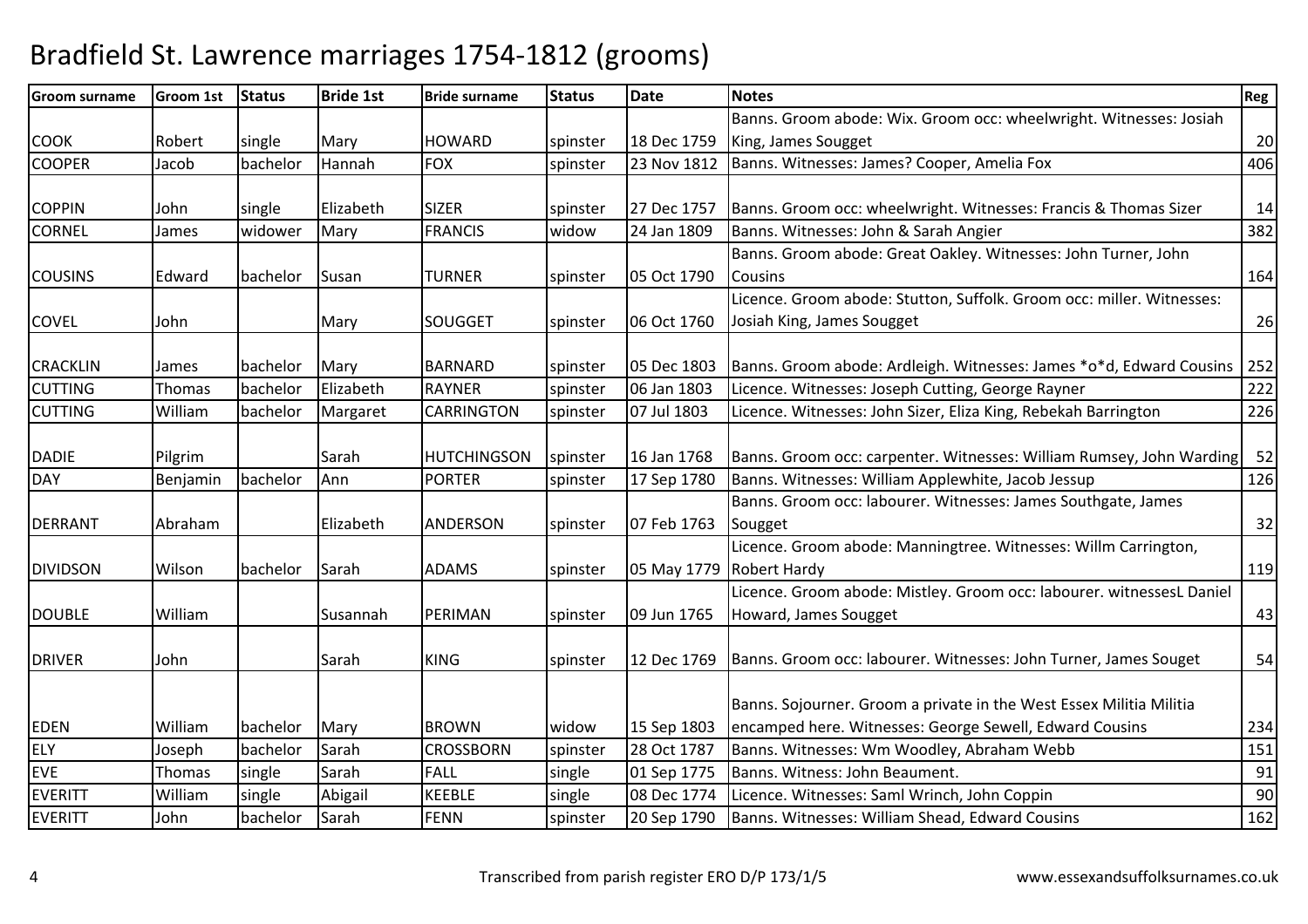| <b>Groom surname</b> | Groom 1st | <b>Status</b> | <b>Bride 1st</b> | <b>Bride surname</b> | <b>Status</b>     | <b>Date</b> | <b>Notes</b>                                                                      | Reg |
|----------------------|-----------|---------------|------------------|----------------------|-------------------|-------------|-----------------------------------------------------------------------------------|-----|
| <b>FARRINGTON</b>    | William   | widower       | Mary             | SALMON               | widow             | 08 Jul 1759 | Banns. Groom occ: labourer. Witnesses: Josiah King, James Sougget                 | 19  |
|                      |           |               |                  |                      |                   |             | Banns. Groom occ: Carpenter. Witnesses: Richard Chitwood Allesten,                |     |
| <b>FARROW</b>        |           |               |                  | <b>BREAM</b>         |                   |             | <b>Edward Cousins</b>                                                             | 79  |
|                      | John      | widower       | Susan            |                      | spinster<br>widow | 10 Aug 1773 |                                                                                   |     |
| <b>FARROWS</b>       | John      |               | Ann              | LILLEY               |                   | 23 Oct 1785 | Banns. Witnesses: Edward & John Cousins                                           | 147 |
| <b>FLURRY</b>        | Benjamin  | widower       | Elizabeth        | <b>JONES</b>         | widow             | 11 Nov 1806 | Banns. Witnesses: Paul Little, Edward Cousins                                     | 369 |
|                      |           |               |                  |                      |                   |             | Banns. Groom abode: Mistley. Witnesses: Benjamin Flurry, Edward                   |     |
| <b>FLURRY</b>        | Charles   | bachelor      | Sarah            | <b>WHITMORE</b>      | spinster          | 13 Sep 1807 | <b>Cousins</b>                                                                    | 376 |
| <b>FOAKER</b>        | Jeremiah  | bachelor      | Elizabeth        | <b>NUNN</b>          | spinster          |             | 06 Nov 1777 Licence. Groom abode: Manningtree. Witnesses: Eliz Blyth, Eliz Salmon | 111 |
|                      |           |               |                  |                      |                   |             | Banns. Groom abode: Manningtree. Witnesses: Nathaniel & Rosanna                   |     |
| <b>FORSTICK</b>      | James     | bachelor      | Susannah         | <b>RUDLAND</b>       | spinster          | 07 Mar 1797 | Cutting                                                                           | 189 |
|                      |           |               |                  |                      |                   |             | Banns. Groom abode: Little Oakley. Groom occ: labourer. Witnesses:                |     |
| <b>FOSSGATE</b>      | Joseph    | single        | Susannah         | <b>LAND</b>          | spinster          | 29 Jan 1760 | Martha Land, James Sougget                                                        | 23  |
| <b>FOWLER</b>        | Samuel    | bachelor      | Eleanor          | <b>THOMPSON</b>      | widow             | 01 Jun 1800 | Banns. Witnesses: James Bines, Edward Cousins                                     | 206 |
|                      |           |               |                  |                      |                   |             |                                                                                   |     |
| <b>FOX</b>           | Richard   |               | Elizabeth        | <b>ORFORD</b>        | spinster          | 27 Jun 1770 | Banns. Groom occ: fisherman. Witnesses: George Howard, James Souget               | 58  |
| <b>FOX</b>           | John      | bachelor      | Elizabeth        | <b>SEGAR</b>         | spinster          | 09 Aug 1776 | Banns. Witnesses: Ezekial Hunnibal, Edward Cousins                                | 98  |
| <b>FOX</b>           | John      | single        | Hannah           | <b>KING</b>          |                   | 18 Nov 1806 | Banns. Witnesses: Joseph Jordan, Ann Fox                                          | 371 |
| <b>FOX</b>           | Abraham   | bachelor      | Judith           | <b>SMITH</b>         | spinster          | 10 Jul 1810 | Banns. Bride abode: Manningtree. Witnesses: John & Hannah Fox                     | 389 |
| <b>FRANCIS</b>       | John      | bachelor      | Elizabeth        | <b>SOUTHGATE</b>     | spinster          | 12 Oct 1800 | Banns. Groom abode: Wix. Witnesses: James Southgat, Edward Cousins                | 208 |
| <b>FROSDIKE</b>      | James     | bachelor      | Elizabeth        | PLUMMER              | spinster          | 30 Oct 1805 | Banns. Witnesses: Mary Wale, Edward Cousins                                       | 363 |
| <b>FROST</b>         | John      | bachelor      | Mary             | <b>TURNER</b>        | spinster          | 04 Oct 1786 | Banns. Witnesses: Susan Frost, Edward Cousins                                     | 149 |
| <b>FROST</b>         | William   | bachelor      | Phoebe           | <b>FISHER</b>        | spinster          | 16 Oct 1810 | Banns. Witnesses: Jonathan Turner, Edward Cousins                                 | 391 |
| <b>GARRARD</b>       | John      | bachelor      | Martha           | <b>GARNHAM</b>       | spinster          | 23 Oct 1804 | Banns. Witnesses: Wm Walford, Sarah Smith                                         | 358 |
| <b>GAYMER</b>        | James     | bachelor      | Mary             | <b>DUBBLE</b>        | spinster          | 23 Oct 1798 | Banns. Witnesses: John Gaymer, Philip Gayer                                       | 195 |
| <b>GAYMER</b>        | John      | bachelor      | Sarah            | <b>LOUNDS</b>        | spinster          | 26 Mar 1799 | Banns. Groom abode: Mistley. Witnesses: Ann & Richd Lownds                        | 197 |
| <b>GAYMER</b>        | Philip    | bachelor      | Sarah            | <b>GAME</b>          | spinster          | 25 Oct 1799 | Banns. Witnesses: Thomas Mills, Hannah Gaymer                                     | 203 |
| <b>GILBERT</b>       | Lancelot  |               | Any              | <b>NUN</b>           | spinster          |             | 29 Oct 1765   Banns. Groom occ: labourer. Witnesses: John Nunn, James Sougget     | 44  |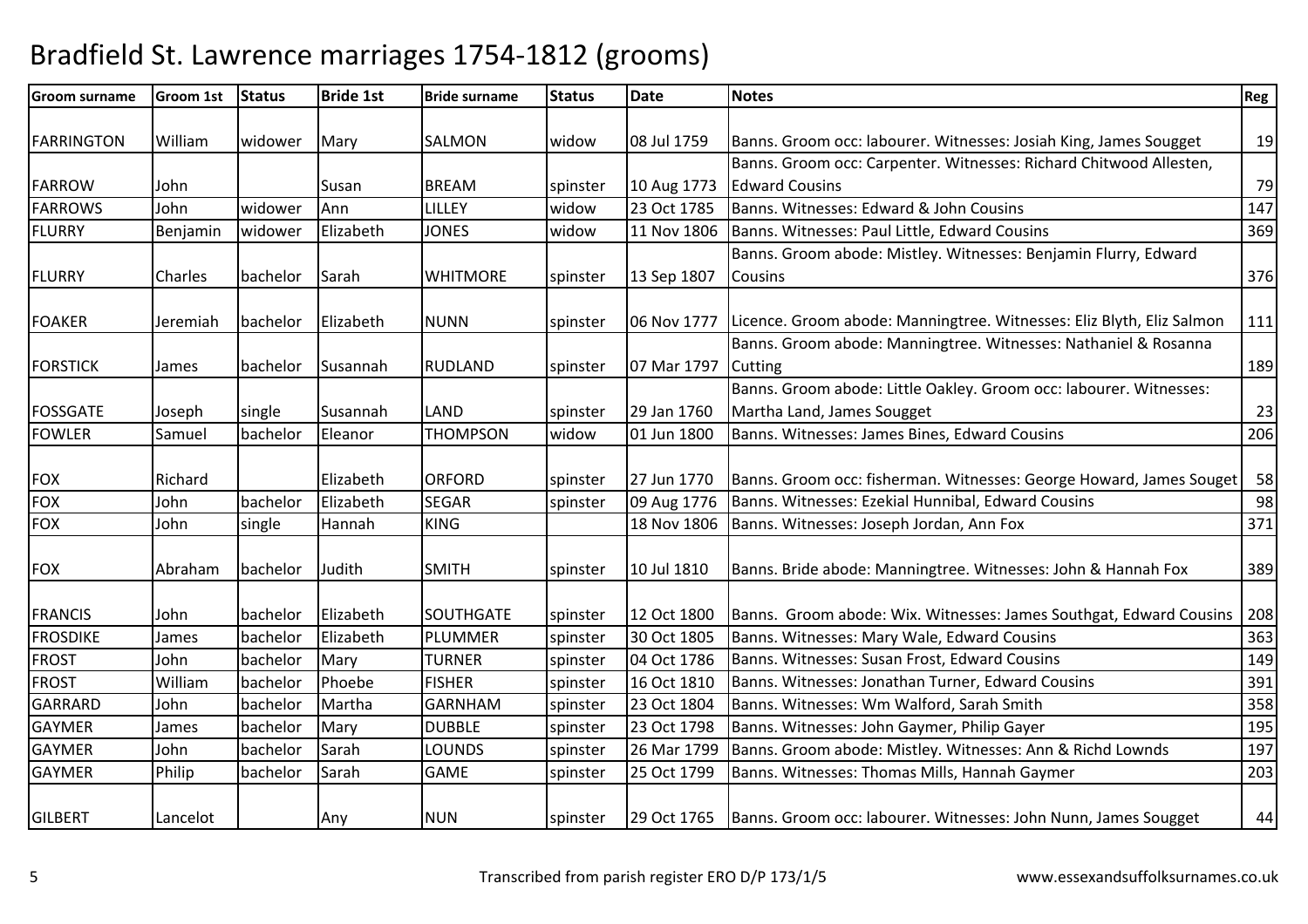| <b>Groom surname</b> | <b>Groom 1st</b> | <b>Status</b> | <b>Bride 1st</b> | <b>Bride surname</b> | <b>Status</b> | <b>Date</b> | <b>Notes</b>                                                          | Reg              |
|----------------------|------------------|---------------|------------------|----------------------|---------------|-------------|-----------------------------------------------------------------------|------------------|
|                      |                  |               |                  |                      |               |             |                                                                       |                  |
|                      |                  |               |                  |                      |               |             | Banns. Groom a private in the West Essex Militia encamped here. Bride |                  |
| <b>GIPSON</b>        | James            | bachelor      | Jane             | <b>ELEMS</b>         | spinster      | 18 Oct 1803 | is a sojourner. Witnesses: John Mills, Edward Cousins                 | 242              |
| <b>GOBY</b>          | John             | bachelor      | Mary             | <b>WEAVER</b>        | spinster      | 27 Jul 1779 | Banns. Witnesses: William Webb?, Edward Cousins                       | 120              |
| <b>GOBY</b>          | John             | widower       | Elizabeth        | <b>GUNFIELD</b>      | spinster      | 11 Nov 1806 | Banns. Witnesses: Charles Hedge, Edward Cousins                       | 370              |
|                      |                  |               |                  |                      |               |             | Banns. Groom abode: East Bergholt. Witnesses: William Revett, [GJ]o*  |                  |
| <b>GODDARD</b>       | John             | bachelor      | Sarah            | <b>RIVETT</b>        | spinster      | 26 Dec 1809 | <b>Nunn</b>                                                           | 388              |
| <b>GOFFIN</b>        | William          | bachelor      | Sarah            | <b>ALDOUS</b>        | single        | 07 Nov 1775 | Banns. Witnesses: William Applewhite, Edward Cousins                  | 93               |
|                      |                  |               |                  |                      |               |             | Banns. Groom occ: labourer. Witnesses: Abraham Webb, James            |                  |
| <b>GOIMER</b>        | John             |               | Hannah           | <b>SEAGOE</b>        | spinster      | 16 Aug 1767 | Souggett                                                              | 47               |
| <b>GOSLING</b>       | John             | bachelor      | Elizabeth        | SPARROW              | spinster      | 07 Apr 1803 | Banns. Witnesses: Joseph Sparrow, Edward Cousins                      | 224              |
| <b>GOSNALL</b>       | John             | bachelor      | Ann              | <b>MORGAN</b>        | spinster      | 24 Jun 1777 | Banns. Witnesses: Robt Gowlett, Edward Cousins                        | 105              |
|                      |                  |               |                  |                      |               |             |                                                                       |                  |
| <b>GOSS</b>          | John             |               | Mary             | <b>BACON</b>         | spinster      | 22 Feb 1770 | Banns. Grooom occ: Thatcher. Witnesses: Daniel King, James Souget     | 56               |
| GOSS                 | John             | bachelor      | Mary             | <b>WILLIS</b>        | spinster      | 19 Jun 1798 | Banns. Witnesses: James Starling, Edward Cousins                      | 193              |
|                      |                  |               |                  |                      |               |             | Banns. Sojourner. Groom a private in the East Essex Militia encamped  |                  |
| <b>GOUDGE</b>        | Joseph           | bachelor      | Francis          | <b>THOMPSON</b>      | spinster      | 09 Aug 1803 | here. Witnesses: James Tyrrell, Frances Thompson                      | 231              |
| <b>GOUGE</b>         | John             | bachelor      | Mary             | <b>SAUNDERS</b>      | spinster      | 13 Dec 1804 | Banns. Witnesses: Samuel Yell, Sarah Sanders                          | 359              |
| GOULD                | John             | widower       | Susan            | <b>HURRELL</b>       | widow         | 03 May 1803 | Banns. Witnesses: Elizabeth Britton, Edward Cousins                   | 225              |
| <b>GOULD</b>         | William          | bachelor      | Sarah            | <b>PORTER</b>        | spinster      | 03 Oct 1809 | Banns. Witnesses: John Taylor, Mary Goslin                            | 386              |
|                      |                  |               |                  |                      |               |             | Banns. Groom occ: both labourer & thatcher. Witnesses: Thomas King,   |                  |
| <b>GOULET</b>        | Robert           |               | Mary             | <b>KING</b>          | spinster      | 03 Apr 1771 | James Souget                                                          | 63               |
|                      |                  |               |                  |                      |               |             | Banns. Groom abode: St. Osyth. Witnesses: Henry Umfreville, James     |                  |
| <b>GRAY</b>          | George           | widower       | Hannah           | <b>KING</b>          | spinster      | 13 Jul 1755 | Sougget                                                               | $\boldsymbol{6}$ |
|                      |                  |               |                  |                      |               |             |                                                                       |                  |
| <b>GRIMSEY</b>       | John             |               | Sarah            | <b>FOOTS</b>         | spinster      | 21 Nov 1780 | Banns. Groom occ: labourer. Witnesses: William Cock, Edward Cousins   | 128              |
| <b>HAMM</b>          | John             | bachelor      | Charlotte        | APPLEWHITE           | spinster      | 15 Dec 1799 | Licence. Witnesses: Abraham Tweed, Sarah Applewhite                   | 204              |
| <b>HARDY</b>         | Robert           | bachelor      | Rebecca          | <b>WRINC</b>         | spinster      | 13 Nov 1777 | Licence. Witnesses: Saml Wrinch, Thos Nunn                            | 112              |
|                      |                  |               |                  |                      |               |             | Banns. Groom abode: Chelmsford. Witnesses: John Church, John          |                  |
| <b>HART</b>          | Benjamin         | bachelor      | Phoebe Ann       | <b>HARRINGTON</b>    | spinster      | 28 Feb 1809 | Lownds, plus 2 more.                                                  | 383              |
|                      |                  |               |                  |                      |               |             | Banns. Groom abode: Great Oakley. Witnesses: Robt Canham, Edward      |                  |
| <b>HASTE</b>         | Joseph           | single        | Mary             | <b>SMITH</b>         | spinster      | 14 Oct 1778 | Cousins                                                               | 114              |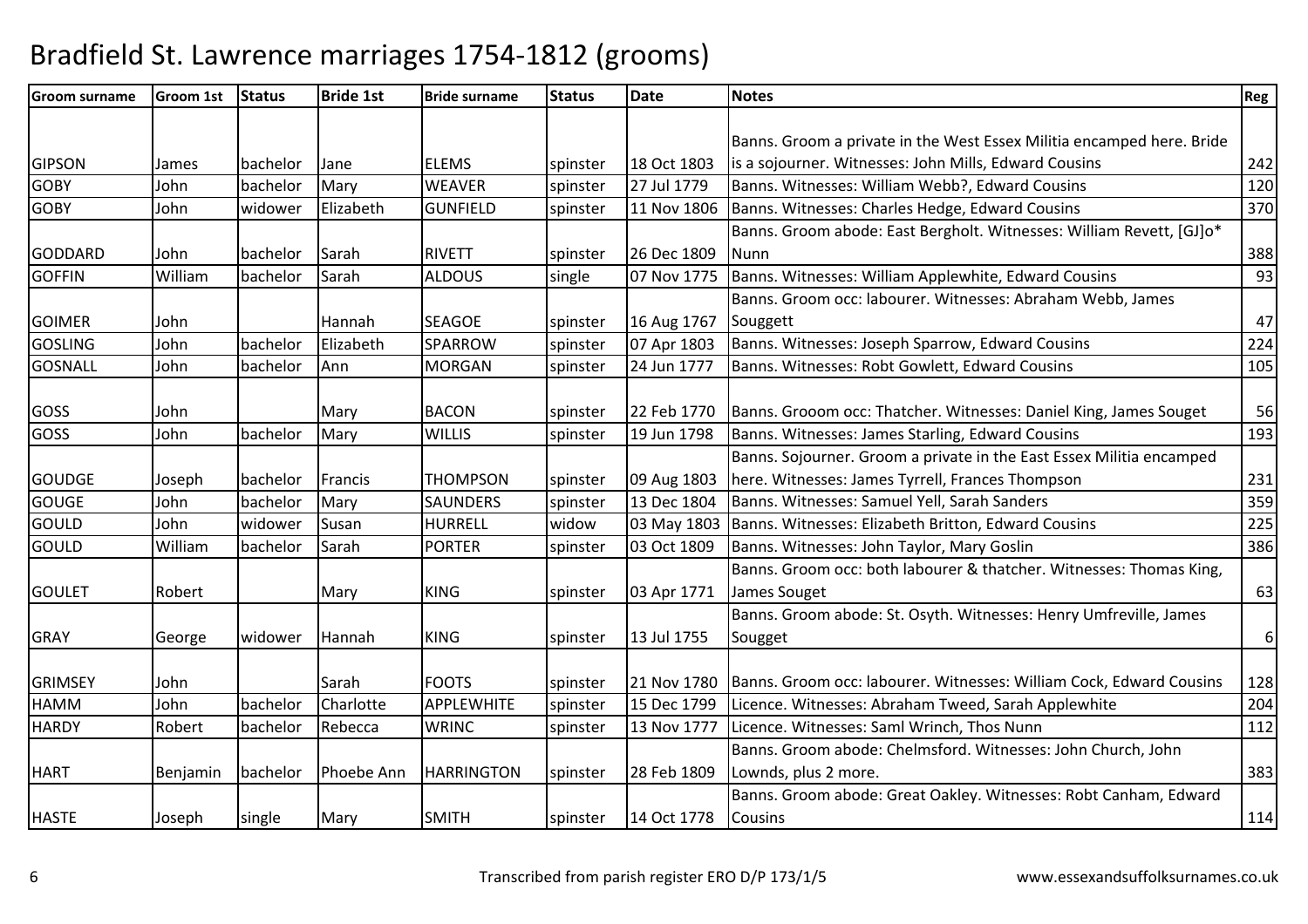| <b>Groom surname</b> | <b>Groom 1st</b> | <b>Status</b> | <b>Bride 1st</b> | <b>Bride surname</b> | <b>Status</b> | <b>Date</b> | <b>Notes</b>                                                                                                                       | Reg |
|----------------------|------------------|---------------|------------------|----------------------|---------------|-------------|------------------------------------------------------------------------------------------------------------------------------------|-----|
| <b>HAYWARD</b>       | Henry            | single        | Ann              | <b>DAY</b>           | widow         | 25 Jan 1808 | Banns. Witnesses: Wm & Mary Day                                                                                                    | 379 |
|                      |                  |               |                  |                      |               |             |                                                                                                                                    |     |
| <b>HIND</b>          | Michael          |               | Mary             | <b>ROW</b>           | spinster      | 17 Apr 1770 | Banns. Groom occ: Labourer. Witnesses: Isaac Howard, James Souget                                                                  | 57  |
|                      |                  |               |                  |                      |               |             | Banns. Groom abode: Wix. Groom occ: wheelwright. Witnesses: John                                                                   |     |
| <b>HITCHCOCK</b>     | Abraham          | single        | Anne             | <b>ADAME</b>         | spinster      | 01 Jan 1760 | Adams, James Sougget                                                                                                               | 22  |
| <b>HOLDEN</b>        | Thomas           | single        | Elizabeth        | <b>HOWARD</b>        | single        | 04 Oct 1774 | Banns. Witnesses: James Smith, Edward Cousins                                                                                      | 85  |
| <b>HOLDING</b>       | Thomas           | widower       | Elizabeth        | <b>HOWARD</b>        | spinster      | 30 Sep 1790 | Banns. Witnesses: James Robertston, Edward Cousins                                                                                 | 163 |
| <b>HOUCHIN</b>       | Henry            |               | Mary             | <b>KING</b>          | spinster      | 29 Oct 1769 | Banns. Groom occ: labourer. Witnesses: John Coppin, Sarah King                                                                     | 53  |
| <b>HOWARD</b>        | Daniel           |               | Anne             | <b>DEMAID</b>        | spinster      | 20 Feb 1770 | Banns. Groom occ: Labourer. Witnesses: Isaac Howard, James Souget                                                                  | 55  |
|                      |                  |               |                  |                      |               |             | Licence. Groom occ: publican. Bride abode: Ramsey. Witnesses: Joseph                                                               |     |
| <b>HOWARD</b>        | George           |               | Sarah            | <b>FAIRS</b>         | spinster      | 01 Jun 1773 | Cutting, William Shead                                                                                                             | 77  |
| <b>HOWARD</b>        | Robert           | bachelor      | Susan            | <b>SMITH</b>         | spinster      | 31 Jan 1792 | Banns. Witnesses: Sarah Smith, Edward Cousins                                                                                      | 169 |
|                      |                  |               |                  |                      |               |             | Licence. Groom abode: Brantham, Suffolk. Witnesses: William                                                                        |     |
| <b>HOWARD</b>        | Robert           | bachelor      | Rebecca          | <b>HARDY</b>         | minor         |             | 15 May 1799 Carrington, Elizabeth Thompson                                                                                         | 198 |
| <b>HOWES</b>         | James            | bachelor      | Sarah            | <b>RAISIN</b>        | spinster      | 10 Oct 1803 | Banns. Groom a private in the East Essex Militia encamped here. Bride is<br>a sojourner. Witnesses: Saml Ede, Edward Cousins       | 239 |
|                      |                  |               |                  |                      |               |             | Banns. Groom occ: labourer. Witnesses: Henry Umfreville, James                                                                     |     |
| <b>HOWGEGO</b>       | Jeremiah         | widower       | Elizabeth        | <b>BLOSS</b>         | spinster      | 03 Oct 1757 | Sougget                                                                                                                            | 13  |
| <b>HOWSNAIL</b>      | William          | bachelor      | Lucy             | <b>WALE</b>          | spinster      | 26 Oct 1803 | Banns. Groom a private in the West Essex Militia encamped here. Bride<br>is a sojourner. Witnesses: William Havell, Edward Cousins | 244 |
|                      |                  |               |                  |                      |               |             |                                                                                                                                    |     |
| <b>HUNNABLE</b>      | Ezekiel          |               | Susannah         | PLUMMER              | spinster      | 31 Jul 1764 | Banns. Groom occ: labourer. Witnesses: Richard Fox, James Sougget                                                                  | 37  |
| <b>HURRIL</b>        | John             | single        | Margaret         | <b>BISHOP</b>        |               |             | 23 Nov 1774   Banns. Groom abode: Wix. Witnesses: Edward Cousins, Thomas Little                                                    | 89  |
|                      |                  |               |                  |                      |               |             | Banns. Groom abode: Wix. Groom occ: labourer. Witnesses: Hen                                                                       |     |
| <b>JOHNSON</b>       | Philip           | single        | Sarah            | <b>FROST</b>         | spinster      | 19 Sep 1758 | Umfreville, James Sougget                                                                                                          | 15  |
|                      |                  |               |                  |                      |               |             | Licence. Groom abode: St. Anne's, Watling Street, London. Witnesses:                                                               |     |
| <b>JONES</b>         | William          |               | Mary             | <b>MIXTURE</b>       | spinster      |             | 31 Aug 1770   William Shead, James Mixture                                                                                         | 59  |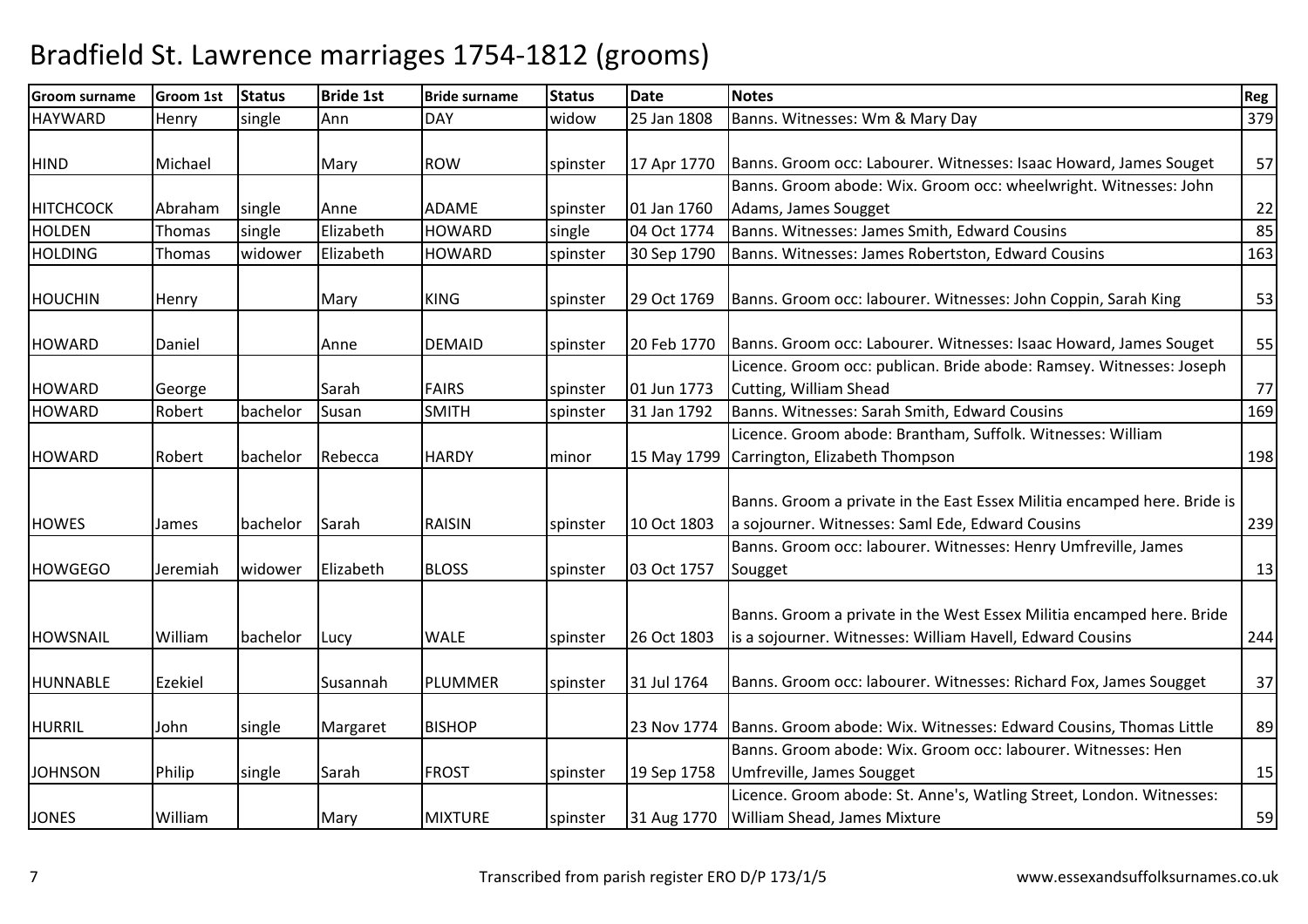| <b>Groom surname</b> | Groom 1st     | <b>Status</b> | <b>Bride 1st</b> | <b>Bride surname</b> | <b>Status</b> | <b>Date</b>         | <b>Notes</b>                                                                      | Reg          |
|----------------------|---------------|---------------|------------------|----------------------|---------------|---------------------|-----------------------------------------------------------------------------------|--------------|
| <b>KERRIDGE</b>      | Charles       | bachelor      | Elizabeth        | <b>SUMMERS</b>       | spinster      | 21 Jul 1812         | Banns. Witnesses: Robert Kerredge, Ann Webb                                       | 401          |
|                      |               |               |                  |                      |               |                     | Banns. Sojourner. Groom a private in the East Essex Militia encamped              |              |
| <b>KEYS</b>          | Thomas        | bachelor      | Esther           | <b>SPURGE</b>        | spinster      | 09 Aug 1803         | here. Witnesses: James Tyrrell, Edward Cousins                                    | 230          |
| <b>KING</b>          | Samuel        |               | Sarah            | <b>HEAD</b>          | spinster      | 13 Jan 1759         | Licence. Witnesses: Josiah King, John Aldous                                      | 17           |
|                      |               |               |                  |                      |               |                     | Banns. Groom occ: thatcher. Bride abode: Manningtree. Witnesses:                  |              |
| <b>KING</b>          | Thomas        | single        | Sarah            | <b>HOLDEN</b>        | spinster      | 13 Mar 1762         | Joseph King, James Sougget                                                        | 30           |
| <b>KING</b>          | John          | single        | Elizabeth        | <b>HOWARD</b>        | spinster      | 12 Oct 1762         | Banns. Groom occ: labourer. Witnesses: Josiah King, James Sougget                 | 31           |
|                      |               |               |                  |                      |               |                     | Licence. Groom occ: labourer. Witnesses: George Howard, James                     |              |
| <b>KING</b>          | Joseph        |               | Mary             | <b>MORGAN</b>        | spinster      | 20 Apr 1765         | Sougget                                                                           | 42           |
| <b>KING</b>          | David         |               | Margaret         | <b>MURRELS</b>       | spinster      | 10 Aug 1772         | Banns. Witnesses: William Bowers, Edward Cousins                                  | 70           |
| <b>KING</b>          | William       | widower       | Susan            | <b>WARD</b>          | widow         | 01 Oct 1781         | Banns. Witness: Edward Cousins                                                    | 130          |
| <b>KING</b>          | Daniel        | bachelor      | Sarah            | <b>SMITH</b>         | widow         | 05 Jul 1785         | Banns. Witnesses: Daniel Trott?, Edward Cousins                                   | 144          |
| <b>KING</b>          | Daniel        | bachelor      | Sarah            | <b>WILDON</b>        | spinster      | 03 Oct 1792         | Banns. Witnesses: Ann Lownds, Mary King                                           | 175          |
|                      |               |               |                  |                      |               |                     | Banns. Bride abode: Manningtree. Witnesses: Hannah Scrivener, Edward              |              |
| <b>KING</b>          | Isaac         | bachelor      | Sarah            | <b>SCRIVENER</b>     | spinster      | 21 Oct 1795         | Cousins.                                                                          | 184          |
| <b>KING</b>          | George        | bachelor      | Catherine        | <b>DEATH</b>         | spinster      | 19 Jul 1799         | Banns. Witnesses: Isaac King, Edward Cousins                                      | 199          |
| <b>KING</b>          | <b>Thomas</b> | widower       | Mary             | <b>GOOGE</b>         | widow         | 20 Jul 1800         | Banns. Witnesses: John Turner, Edward Cousins. Groom occ: thatcher                | 207          |
| <b>KING</b>          | William       | widower       | Sarah            | <b>KING</b>          | spinster      | 01 Apr 1806         | Banns. Witnesses: Joseph Rudland, Mary King                                       | 368          |
| LAIT                 | Robert        |               | Anne             | <b>HANCE</b>         | spinster      | 12 Oct 1773         | Banns. Groom occ: wheelwright. Witnesses: George Howard, Edward<br><b>Cousins</b> | 80           |
|                      |               |               |                  |                      |               |                     | Banns. Groom abode: Mistley. Witnesses: Samuel Orford, Edward                     |              |
| <b>LAST</b>          | John          | widower       | Ann              | <b>RUMSEY</b>        | spinster      | 26 Sep 1796         | <b>Cousins</b>                                                                    | 186          |
| LE FEVRE             | Lewis         | widower       | Martha           | <b>NAYLOR</b>        | single        | 02 Sep 1777         | Banns. Witnesses: Richard Jessup, Edward Cousins                                  | 107          |
|                      |               |               |                  |                      |               |                     | Licence. Groom occ: farmer. Bride abode: Colne Engaine. Witnesses:                |              |
| <b>LEFEVRE</b>       | William       |               | Mary             | <b>BUNTING</b>       | spinster      | 19 Aug 1754         | Hen Umbreville, Francis Nixon                                                     | $\mathbf{1}$ |
|                      |               |               |                  |                      |               |                     | Banns. Groom occ: labourer. Witnesses: Ezekiel Hunnable, James                    |              |
| LILLY                | Thomas        |               | Anne             | <b>VILEN</b>         | spinster      | 25 Oct 1767         | Sougget                                                                           | 49           |
|                      |               |               |                  |                      |               |                     | Banns. Groom occ: shoemaker. Witnesses: Abraham Webb, Edward                      |              |
| <b>LITTLE</b>        | Paul          |               | Elizabeth        | <b>FOX</b>           | spinster      | 24 Mar 1774 Cousins |                                                                                   | 82           |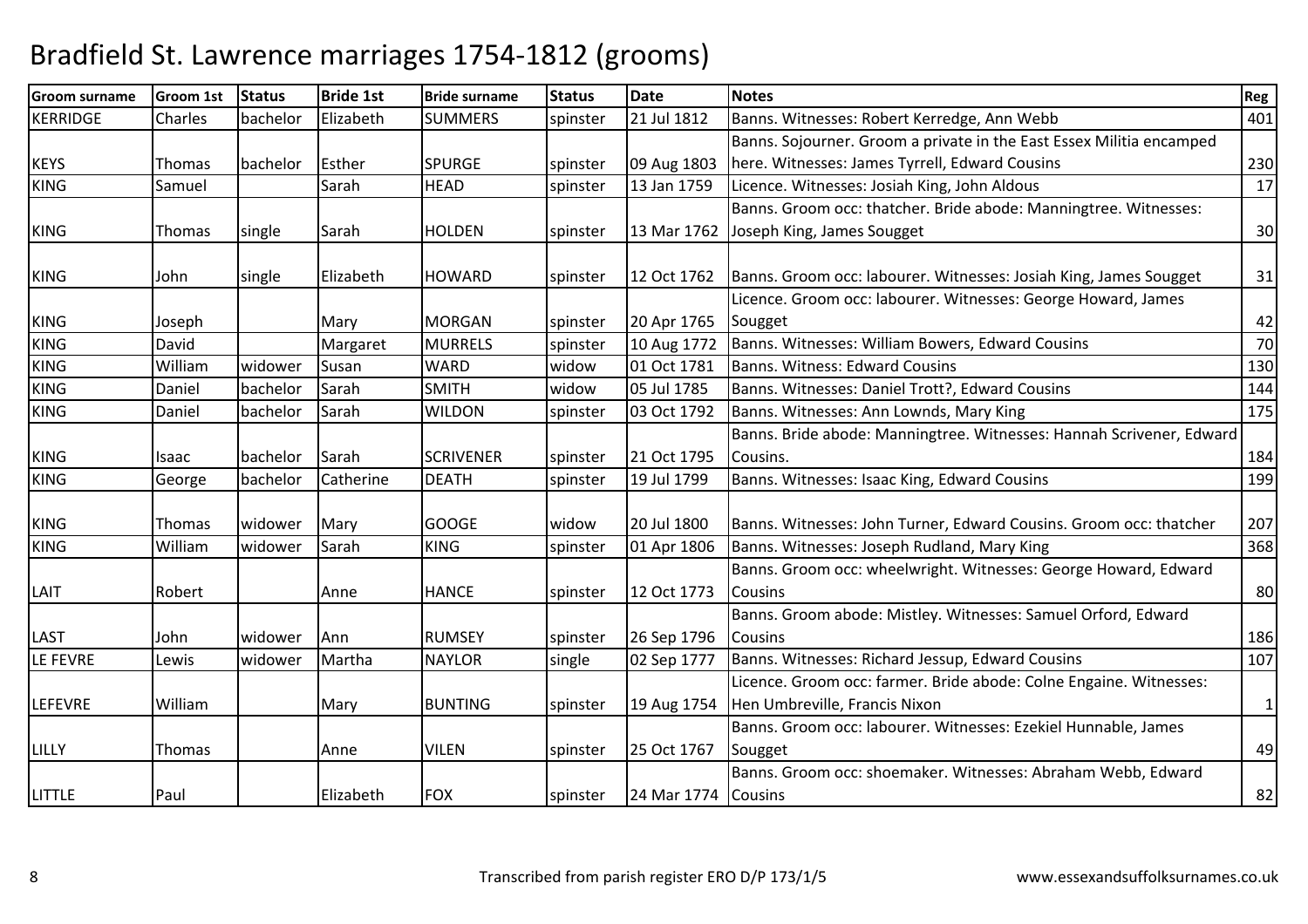| <b>Groom surname</b> | <b>Groom 1st</b> | Status   | <b>Bride 1st</b> | <b>Bride surname</b> | <b>Status</b> | <b>Date</b> | <b>Notes</b>                                                        | Reg            |
|----------------------|------------------|----------|------------------|----------------------|---------------|-------------|---------------------------------------------------------------------|----------------|
|                      |                  |          |                  |                      |               |             | Banns. Groom a private in the West Essex Militia encamped here.     |                |
| <b>LITTLE</b>        | Paul Junr        | bachelor | Susan            | <b>LEWIS</b>         | spinster      | 11 Oct 1803 | Witnesses: Paul Little, Edward Cousins                              | 240            |
|                      |                  |          |                  |                      |               |             |                                                                     |                |
| <b>LITTLEWOOD</b>    | Nathaniel        | bachelor | Mary             | <b>ABBOT</b>         | spinster      | 04 Feb 1781 | Banns. Groom abode: Tendring. Witnesses: John Abbot, Edward Cousins | 129            |
|                      |                  |          |                  |                      |               |             | Licence. Groom abode: Latchingdon. Witnesses: Robert Hardy, Leod    |                |
| <b>LONG</b>          | Joseph           | bachelor | Susan            | <b>SMITH</b>         | spinster      | 14 Dec 1781 | Nunn                                                                | 132            |
|                      |                  |          |                  |                      |               |             | Banns. Groom abode: Great Bromley. Witnesses: Daniel King, Edward   |                |
| <b>LONG</b>          | Joseph           | widower  | Martha           | <b>BIRD</b>          | spinster      | 26 Dec 1791 | <b>Cousins</b>                                                      | 168            |
| <b>LORD</b>          | James            | bachelor | Mary             | <b>BRETT</b>         | spinster      | 26 Nov 1802 | Banns. Witnesses: Eliz Plumer, Edward Cousins                       | 220            |
|                      |                  |          |                  |                      |               |             | Licence. Groom abode: Great Horkesly. Witnesses: Ge* Rayner, James  |                |
| <b>LOT</b>           | <b>Thomas</b>    | bachelor | Elizabeth        | <b>PAWSEY</b>        | spinster      | 16 Mar 1809 | Lot                                                                 | 384            |
| <b>LOTT</b>          | William          | bachelor | Mary             | <b>JERMAN</b>        | spinster      | 05 Oct 1790 | Banns. Witnesses: Abraham Webb, Edward Cousins                      | 165            |
| <b>LOTT</b>          | John             | bachelor | Mary             | <b>SCOTT</b>         | spinster      | 06 Oct 1794 | Banns. Witnesses: Wm Scott, Edward Cousins                          | 178            |
|                      |                  |          |                  |                      |               |             | Banns. Groom occ: butcher. Witnesses: Christopher Corrie, Mary      |                |
| <b>LOWNDES</b>       | John             |          | Anne             | <b>SERJANT</b>       | spinster      | 13 Dec 1756 | Umfreville                                                          | 11             |
|                      |                  |          |                  |                      |               |             |                                                                     |                |
| <b>LUNGLEY</b>       | Samuel           |          | Mary             | <b>MORGAN</b>        | spinster      | 12 Oct 1766 | Banns. Groom occ: labourer. Witnesses: Joseph King, James Sougget   | 45             |
| LUNGLEY              | George           | widower  | Rose             | <b>HARVEY</b>        | spinster      | 17 Apr 1792 | Banns. Groom abode: Wix. Witnesses: John Fox, Mary Lungley          | 171            |
| <b>LUNGLEY</b>       | Samuel           | widower  | Mary             | <b>SATCHELL</b>      | widow         | 04 Mar 1793 | Banns. Witnesses: William Shead, Edward Cousins                     | 176            |
| <b>LYON</b>          | Robert           |          | Sarah            | <b>ADAMS</b>         | spinster      | 27 Oct 1754 | Banns. Witnesses: William Coppin, James Sougget                     | $\overline{a}$ |
| <b>MAN</b>           | Philip           | single   | Elizabeth        | <b>HEWIT</b>         | spinster      | 23 Apr 1761 | Banns. Groom occ: labourer. Witnesses: John Lownds, James Sougget   | 27             |
|                      |                  |          |                  |                      |               |             | Banns. Groom a private in the East Essex Militia encamped here.     |                |
| <b>MANDY</b>         |                  | bachelor | Grace            | <b>LAMBERT</b>       | widow         | 26 Jul 1803 | Witnesses: John Mumgord, Edward Cousins                             | 227            |
|                      | Henry            |          |                  |                      |               |             | Banns. Groom abode: Mistley. Witnesses: Benj Manning, Edward        |                |
| <b>MANNING</b>       | Joseph           | bachelor | Susan            | <b>WARD</b>          | spinster      | 30 Oct 1798 | <b>Cousins</b>                                                      | 196            |
| <b>MARTHEN</b>       | Edward           | bachelor | Elizabeth        | <b>CARTER</b>        | spinster      | 10 Oct 1777 | Banns: Witnesses: Mary Carter, Edward Cousins                       | 109            |
|                      |                  |          |                  |                      |               |             |                                                                     |                |
| <b>MARVEN</b>        | John             | bachelor | Elizabeth        | <b>PRIOR</b>         | spinster      | 19 Nov 1805 | Banns. Groom abode: Lawford. Witnesses: John Fox, Edward Cousins    | 364            |
| <b>MILLS</b>         | <b>Thomas</b>    | bachelor | Ann              | <b>TURNER</b>        | spinster      | 10 Sep 1801 | Banns. Witnesses: John Mills, Thomas Holden                         | 213            |
| <b>MIXTER</b>        | James            | widower  | Martha           | LE FEVRE             | widow         |             | 04 May 1780 Banns. Witnesses: John Naylor, Edward Cousins           | 124            |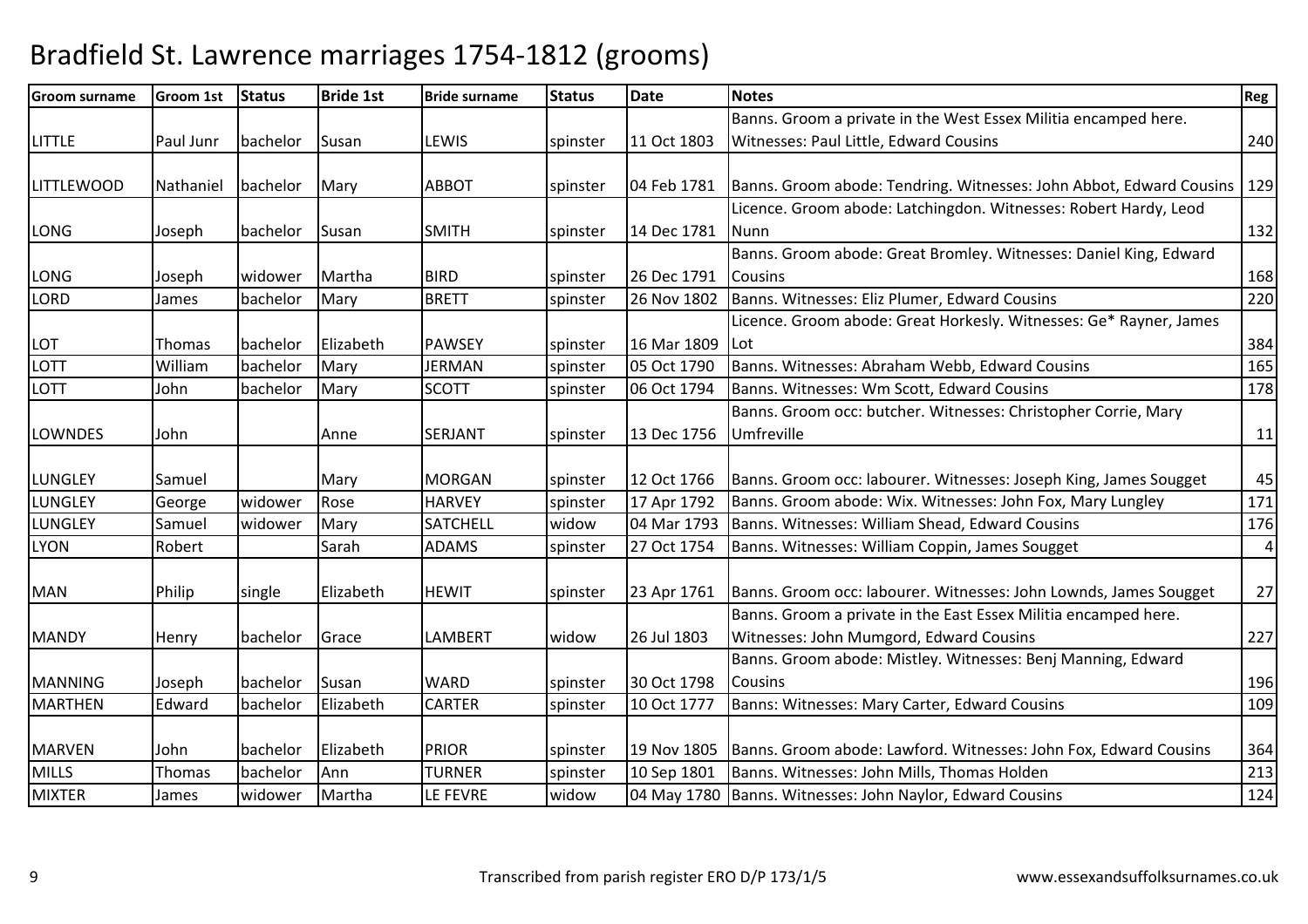| <b>Groom surname</b> | <b>Groom 1st</b> | <b>Status</b> | <b>Bride 1st</b> | <b>Bride surname</b> | <b>Status</b> | <b>Date</b> | <b>Notes</b>                                                                           | Reg |
|----------------------|------------------|---------------|------------------|----------------------|---------------|-------------|----------------------------------------------------------------------------------------|-----|
|                      |                  |               |                  |                      |               |             | Banns. Bride abode: Manningtree. Witnesses: Marier King, Edward                        |     |
| <b>MIXTER</b>        | James            | widower       | Rachel           | <b>DYER</b>          | widow         | 22 Dec 1789 | <b>Cousins</b>                                                                         | 157 |
|                      |                  |               |                  |                      |               |             | Licence. Bride abode: Mistley. Witnesses: Wm Littlebury, Edward                        |     |
| <b>MORGAN</b>        | John             | bachelor      | Mary             | <b>ROLFE</b>         | spinster      | 29 Apr 1782 | Cousins                                                                                | 134 |
|                      |                  |               |                  |                      |               |             |                                                                                        |     |
| <b>MOSLOCK</b>       | James            | bachelor      | Mary             | <b>DRIVER</b>        | spinster      | 30 Jul 1799 | Banns. Groom abode: Beaumont. Witnesses: James Blyth, Ananias Smith   200              |     |
| <b>NICE</b>          | John             |               | Hannah           | <b>RATEL</b>         | spinster      |             | 20 May 1764 Banns. Groom occ: labourer. Witnesses: William Double, James Sougget       | 36  |
|                      |                  |               |                  |                      |               |             | Licence. Groom abode: Ramsey. Witnesses: Abraham Tweed, Mary                           |     |
| <b>NORMAN</b>        | <b>Thomas</b>    | bachelor      | Ann              | <b>ROWLEN</b>        | spinster      | 14 Jan 1790 | Rowlen                                                                                 | 159 |
| <b>NUNN</b>          | John             | widower       | Anne             | <b>WEBB</b>          | spinster      | 26 Jun 1755 | Banns. Witnesses: Francis Nixon, Henry Umfreville                                      | 5   |
|                      |                  |               |                  |                      |               |             |                                                                                        |     |
|                      |                  |               |                  |                      |               |             | Licence. Groom abode: Manningtree, bride abode: Beaumont. Groom                        |     |
| <b>NUNN</b>          | Henry            |               | Mary             | <b>CARRINGTON</b>    | spinster      | 07 Jul 1772 | occ: gentleman. Witnesses: Sam. Carrington, Thos. Hickeringill.                        | 69  |
|                      |                  |               |                  |                      |               |             | Banns. The bride is Bagley alias Scotchman. Witnesses: S. Taylor,                      |     |
| <b>NUNN</b>          | Thomas           | bachelor      | Mary             | <b>BAGLEY</b>        | spinster      | 21 Jul 1812 | Susannah Nunn                                                                          | 400 |
|                      |                  |               |                  |                      |               |             | Banns. The bride is Bagley alias Scotchman. Witnesses: S. Taylor,                      |     |
| <b>NUNN</b>          | Thomas           | bachelor      | Mary             | <b>SCOTCHMAN</b>     | spinster      | 21 Jul 1812 | Susannah Nunn                                                                          | 400 |
| <b>OFFICE</b>        | Henry            | bachelor      | Ann              | NIGHTINGALE          | spinster      | 05 Oct 1812 | Banns. Groom abode: Wix. Witnesses: John Nightingale, Sarah Chaplin                    | 405 |
|                      |                  |               |                  |                      |               |             | Banns. Sojourner. Groom a private in the West Essex Militia encamped                   |     |
| <b>OLDFIELD</b>      | William          | bachelor      | Ann              | <b>WILLETT</b>       | spinster      | 04 Aug 1803 | here. Witnesses: Sam Carter, Edward Cousins                                            | 229 |
| <b>ORFORD</b>        | Samuel           | single        | Elizabeth        | NEAVERD              | single        | 30 Sep 1774 | Banns. Witnesses: Paul Little, Edward Cousins                                          | 84  |
|                      |                  |               |                  |                      |               |             | Banns. Groom abode: Brightlingsea. Witnesses: Wm Wordley, Sarah                        |     |
| <b>ORMS</b>          | John             | bachelor      | Ann              | <b>TAYLOR</b>        | spinster      | 27 Dec 1803 | Applewhite.                                                                            | 353 |
|                      |                  |               |                  |                      |               |             | Banns. Groom occ: labourer. Bride abode: Manningtree. Witnesses:                       |     |
| <b>OSBORN</b>        | Thomas           | single        | Hannah           | <b>BARTON</b>        | spinster      | 16 Mar 1760 | Daniel Fall, James Sougget                                                             | 25  |
|                      |                  |               |                  |                      |               |             | Banns. Groom occ: Labourer. Witnesses: George Howard, Edward                           |     |
| <b>OSBORN</b>        | Thomas           |               | Elizabeth        | <b>GRIMSEY</b>       | spinster      | 20 Nov 1772 | <b>Cousins</b>                                                                         | 71  |
| <b>OSBORNE</b>       | Thomas           | bachelor      | Ann              | <b>THOMPSON</b>      | spinster      | 12 Feb 1795 | Banns. Witnesses: Sarah Shead, Edward Cousins                                          | 183 |
| PAIN                 | William          | bachelor      | Elizabeth        | <b>TAYLOR</b>        |               |             | 07 May 1807 Licence. Groom abode: Harwich. Witnesses: Thomas Taylor, Ann Chisnal   375 |     |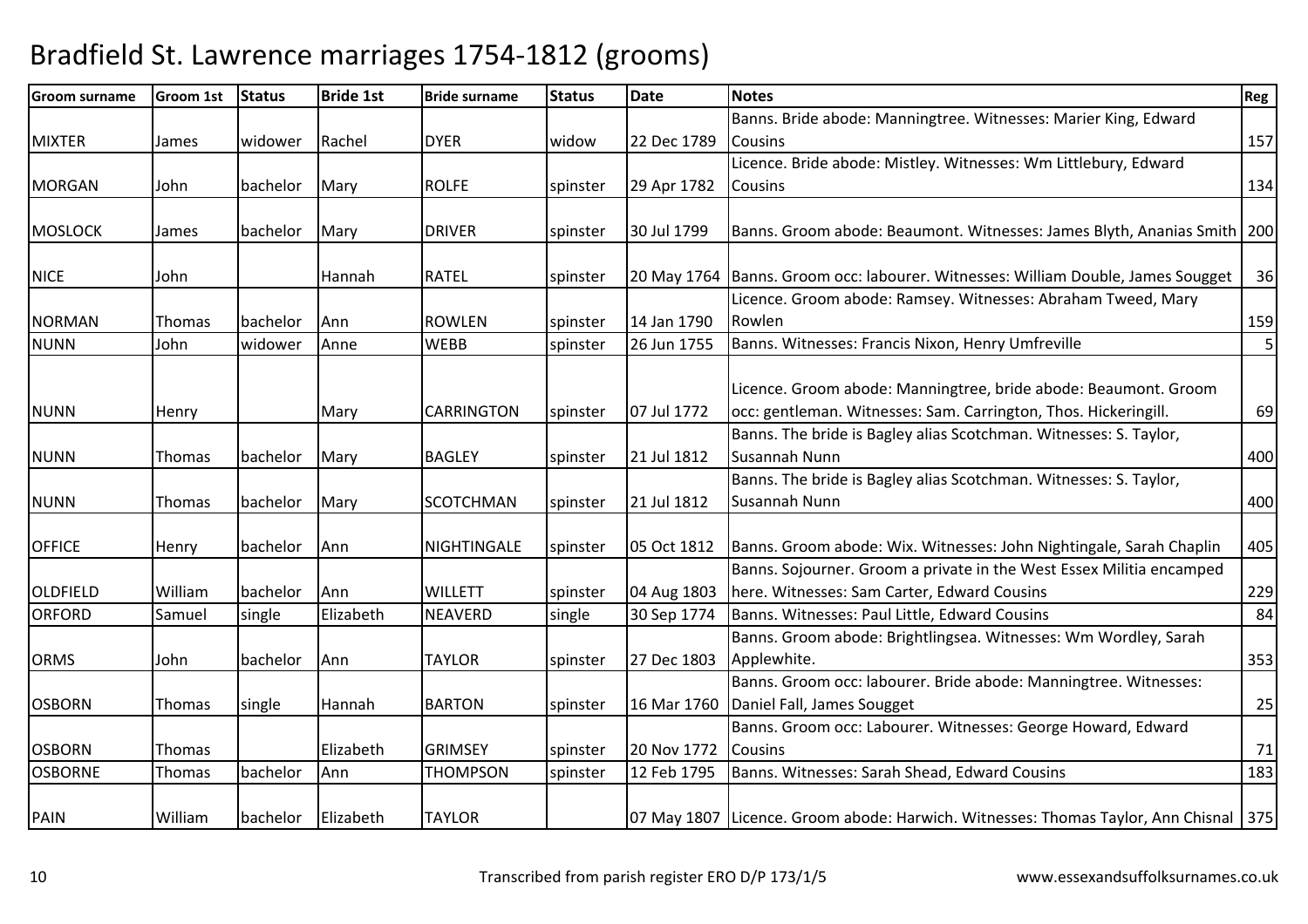| <b>Groom surname</b> | <b>Groom 1st</b> | <b>Status</b> | <b>Bride 1st</b> | <b>Bride surname</b> | <b>Status</b> | <b>Date</b> | <b>Notes</b>                                                           | Reg            |
|----------------------|------------------|---------------|------------------|----------------------|---------------|-------------|------------------------------------------------------------------------|----------------|
| <b>PALMER</b>        | Peter            | widower       | Elizabeth        | <b>WRINCH</b>        | spinster      | 29 Jan 1784 | Licence. Witnesses: Robt Hardy, Saml Wrinch                            | 140            |
|                      |                  |               |                  |                      |               |             |                                                                        |                |
|                      |                  |               |                  |                      |               |             | Banns. Groom a private in the East Essex Militia encamped here. Bride  |                |
| <b>PASFIELD</b>      | John             | bachelor      | Mary             | <b>GOLDACRE</b>      | spinster      | 18 Oct 1803 | abode: Rettendon. Witnesses: John Mills, Edward Cousins                | 241            |
| PATTERSON            | Thomas           | bachelor      | Lucretia         | <b>KING</b>          | spinster      | 09 Oct 1775 | Licence. Witnesses: George Howard, Edward Cousins                      | 92             |
| <b>PATTERSON</b>     | Thomas           | widower       | Mary             | <b>HALL</b>          | single        | 25 Nov 1776 | Banns. Witness: Edward Cousins                                         | 100            |
| <b>PECK</b>          | William          | widower       | Elizabeth        | <b>MARTIN</b>        | single        | 22 Sep 1777 | Banns. Groom abode: Wix. Witnesses: Paul Little, John Turner           | 108            |
|                      |                  |               |                  |                      |               |             | Banns. Groom abode: Little Bentley. Witnesses: John Rudland, Edward    |                |
| <b>PELLING</b>       | Joseph           | bachelor      | Mary             | <b>RUDLAND</b>       | spinster      | 04 Oct 1784 | Cousins                                                                | 142            |
|                      |                  |               |                  |                      |               |             | Banns. Groom abode: Little Clacton, bride abode: Beaumont. Witnesses:  |                |
| <b>PIPER</b>         | Stephen          |               | Sarah            | <b>BISHOP</b>        | spinster      | 25 Oct 1771 | John Bishop, James Souget                                              | 67             |
| <b>PLUMER</b>        | John             |               | Elizabeth        | <b>PAGE</b>          | spinster      | 23 Nov 1764 | Banns. Witnesses: Ambrose Ham, James Sougget                           | 40             |
| <b>POLLEY</b>        | William          | bachelor      | Ann              | <b>SMITH</b>         | spinster      | 20 Oct 1809 | Banns. Witnesses: William Ward, John Goddard                           | 387            |
|                      |                  |               |                  |                      |               |             | Banns. Groom abode: Dovercourt. Witnesses: Thos Harsant, Susan         |                |
| <b>POPPY</b>         | William          | bachelor      | Lucy             | <b>HARSANT</b>       | spinster      | 22 Sep 1812 | Shead                                                                  | 403            |
|                      |                  |               |                  |                      |               |             |                                                                        |                |
| <b>PORTER</b>        | John             | bachelor      | Sally            | <b>SHEAD</b>         | spinster      | 07 Feb 1797 | Licence. Groom abode: Lawford. Witnesses: Dan Carter, Richard Jessup   | 188            |
| <b>PORTER</b>        | William          | bachelor      | Elizabeth        | <b>JOHNSON</b>       | spinster      | 05 Oct 1812 | Banns. Witnesses: James & Maria Prigg                                  | 404            |
| <b>POTTER</b>        | William          | bachelor      | Mary             | <b>HUGIGO</b>        | spinster      |             | 16 May 1776   Banns. Witnesses: Jeremiah Howgego, Edward Cousins       | 96             |
| <b>POTTER</b>        | Stephen          | bachelor      | Mary             | <b>HASTE</b>         | spinster      | 05 Feb 1778 | Banns. Witnesses: Anna Haste, Anna Hast                                | 113            |
|                      |                  |               |                  |                      |               |             | Banns. Groom abode: Mistley. Witnesses: John Stevenson, Edward         |                |
| <b>PRIOR</b>         | Thomas           | bachelor      | Elizabeth        | <b>SIBBOND</b>       | spinster      | 18 Feb 1803 | Cousins                                                                | 223            |
|                      |                  |               |                  |                      |               |             | Banns. Sojourner. Groom a private in the East Essex Militia encamped   |                |
| <b>PRYKE</b>         | Thomas           | bachelor      | Sarah            | <b>SIZEY</b>         | spinster      | 26 Sep 1803 | here. Witnesses: Jereh Sansom, James Meanee?                           | 238            |
|                      |                  |               |                  |                      |               |             | Licence. Sojourner. Groom a private in the West Essex Militia encamped |                |
| <b>REEVE</b>         | Isaac            | bachelor      | Eve              | <b>BEARMAN</b>       | spinster      | 25 Sep 1803 | here. Witnesses: Jeremiah Sansum, Joseph Gin                           | 237            |
| <b>RIVETT</b>        | Daniel           | widower       | Sarah            | <b>WARD</b>          | spinster      | 25 Oct 1779 | Banns. Witnesses: Wm Moore, Edward Cousins                             | 121            |
|                      |                  |               |                  |                      |               |             |                                                                        |                |
|                      |                  |               |                  |                      |               |             | Licence. Groom occ: carpenter. Groom abode: Saxmundham, Suffolk.       |                |
| <b>ROBERTS</b>       | Richard          |               | Mary             | <b>GREEN</b>         | spinster      | 19 Jul 1755 | Bride abode: Wrabness. Witnesses: John Lucas, Francis Nixon            | $\overline{7}$ |
| <b>ROBERTSON</b>     | Stephen          | single        | Mary             | <b>HOWARD</b>        | single        | 27 Oct 1774 | Banns. Witnesses: William Gosnell, James Aldous                        | 88             |
| <b>ROBERTSON</b>     | James            | bachelor      | Mary             | <b>JONES</b>         | widow         | 27 Mar 1780 | Banns. Witnesses: George Howard, Edward Cousins                        | 123            |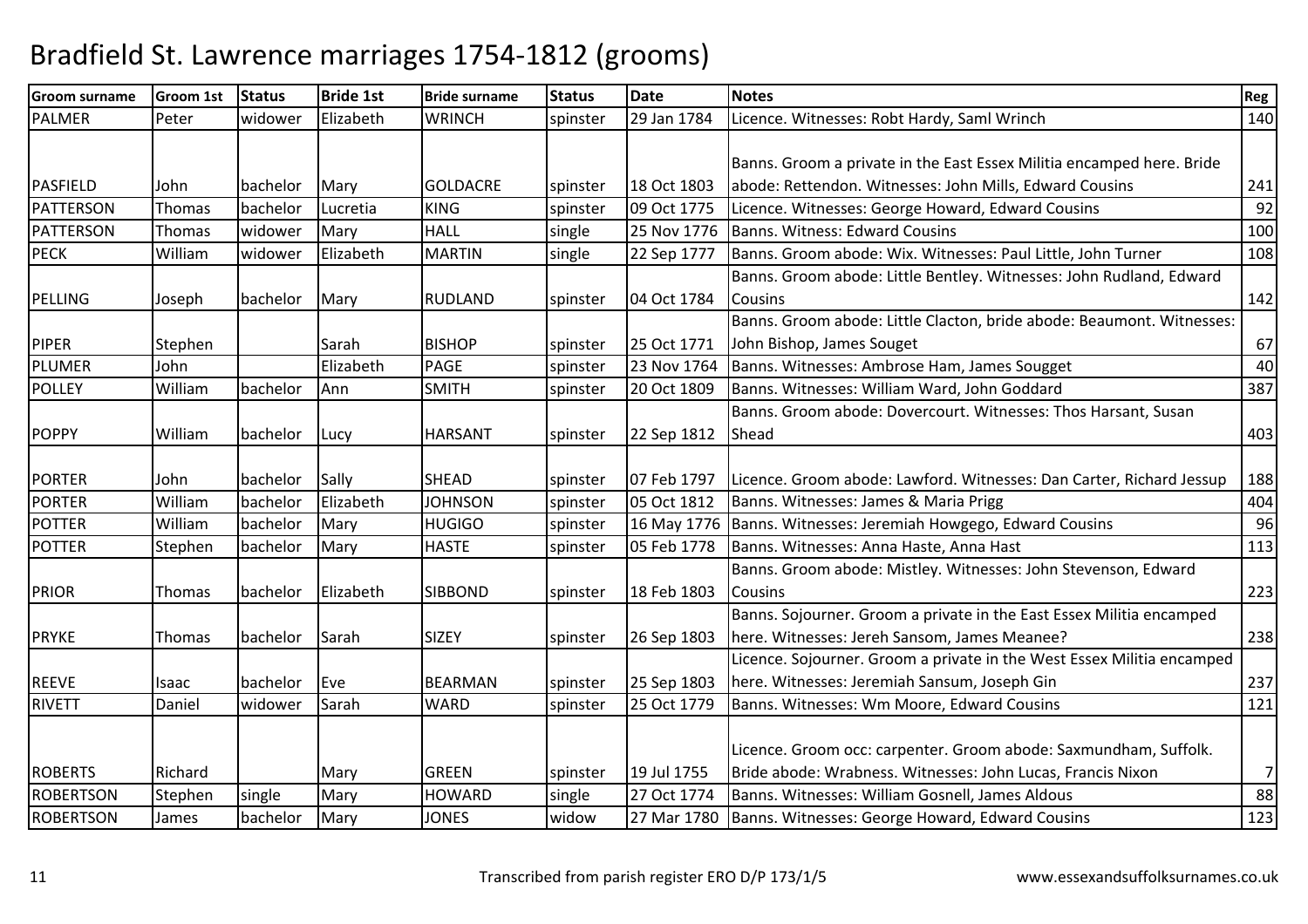| <b>Groom surname</b> | Groom 1st | <b>Status</b> | <b>Bride 1st</b> | <b>Bride surname</b> | <b>Status</b> | <b>Date</b> | <b>Notes</b>                                                        | Reg          |
|----------------------|-----------|---------------|------------------|----------------------|---------------|-------------|---------------------------------------------------------------------|--------------|
| <b>ROBINSON</b>      | Stephen   | bachelor      | Mary             | <b>SERJIANT</b>      | spinster      | 08 Oct 1799 | Banns. Witnesses: Nathaniel Cousins, John Pratt                     | 202          |
|                      |           |               |                  |                      |               |             | Banns. Groom abode: Great Oakley. Witnesses: Wm Ward, Edward        |              |
| <b>ROSE</b>          | James     | bachelor      | Susan            | <b>WARD</b>          | spinster      | 11 Oct 1782 | <b>Cousins</b>                                                      | 136          |
|                      |           |               |                  |                      |               |             |                                                                     |              |
| <b>ROSE</b>          | Robert    | bachelor      | Hannah           | <b>KING</b>          | spinster      | 28 Oct 1794 | Banns. Groom abode: Mistley. Witnesses: Thos Osborn, Edward Cousins | 179          |
| <b>ROSE</b>          | Samuel    | bachelor      | Charity          | <b>WALE</b>          | spinster      | 27 Jul 1802 | Banns. Witnesses: Charity Rose, Edward Cousins                      | 216          |
| <b>ROSE</b>          | Charles   | widower       | Ann              | <b>PORTER</b>        | spinster      | 31 Dec 1802 | Banns. Witnesses: Saml Rose, Edward Cousins                         | 221          |
| <b>ROSE</b>          | Robert    | bachelor      | Mary             | <b>PROOM</b>         | spinster      | 19 Nov 1805 | Banns. Witnesses: John Fox, Edward Cousins                          | 365          |
| <b>ROWLEN</b>        | David     | bachelor      | Mary             | <b>STARLING</b>      | spinster      | 10 Nov 1801 | Banns. Witnesses: Sarah King, Sarah Spike                           | 214          |
| <b>ROWLEN</b>        | Nathaniel | bachelor      | Sarah            | <b>SPIKE</b>         | spinster      | 16 Aug 1804 | Banns. Witnesses: Thos Cutting, Mary Spike                          | 357          |
| <b>ROWLING</b>       | John      | widower       | Ann              | <b>DINES</b>         | spinster      | 31 Aug 1777 | Banns. Witnesses: William Hardy, Edward Cousins                     | 106          |
|                      |           |               |                  |                      |               |             | Licence. Groom abode: Ramsey. Witnesses: James Robertson, John      |              |
| <b>ROWLING</b>       | John      | bachelor      | Sarah            | <b>ADAMS</b>         | spinster      | 25 Oct 1800 | Carrington                                                          | 209          |
| <b>RUDGE</b>         | Thomas    | bachelor      | Sarah            | <b>TWEED</b>         | spinster      | 29 Oct 1805 | Banns. Witnesses: Joseph Pennock, Edward Cousins                    | 362          |
|                      |           |               |                  |                      |               |             |                                                                     |              |
| <b>RUDLAND</b>       | John      |               | Alice            | <b>BURREL</b>        | spinster      | 16 Apr 1764 | Banns. Groom occ: farmer. Witnesses: James Sougget, Richard Jessup  | 35           |
| <b>RUMSEY</b>        | Henry     | bachelor      | Sarah            | <b>FARRINGTON</b>    | spinster      | 04 Oct 1785 | Licence. Witnesses: Robert Hardy, Leonard Humm (Nunn?)              | 145          |
| <b>SAGE</b>          | James     | bachelor      | Mary             | <b>ASKEW</b>         | spinster      | 21 May 1792 | Banns. Witnesses: Samuel Askew, Edward Cousins                      | 172          |
|                      |           |               |                  |                      |               |             |                                                                     |              |
| SALLOWS              | Robert    | bachelor      | Sally            | <b>TURNER</b>        | spinster      | 05 Oct 1798 | Banns. Bride abode: Mistley. Witnesses: Mary Brett, Edward Cousins  | 194          |
| <b>SANDERS</b>       | Samuel    | bachelor      | Elizabeth        | <b>WOOLLARD</b>      | spinster      | 27 Nov 1810 | Banns. Witnesses: James Sanders, Edward Cousins                     | 392          |
|                      |           |               |                  |                      |               |             |                                                                     |              |
| SARJANT              | Richard   |               | Elizabeth        | <b>YELL</b>          | spinster      | 22 Oct 1754 | Banns. Groom occ: labourer. Witnesses: Thos Yell, James Sougget     | $\mathbf{3}$ |
| <b>SAUNDERS</b>      | John      | bachelor      | Ann              | <b>YELL</b>          | spinster      | 26 Jan 1777 | Banns. Witnesses: Jno & Sarah Yell                                  | 102          |
|                      |           |               |                  |                      |               |             | Banns. Groom abode: Mistley. Groom occ: labourer. Witnesses: Thomas |              |
| SAWYER               | Henry     |               | Elizabeth        | GOSS                 | spinster      | 10 Oct 1764 | Goss, James Sougget                                                 | 39           |
|                      |           |               |                  |                      |               |             | Banns. Groom abode: Mistley. Witnesses: Charles Byford, Edward      |              |
| SAWYER               | Henry     | bachelor      | Elizabeth        | <b>GOUGE</b>         | spinster      | 07 Aug 1792 | <b>Cousins</b>                                                      | 174          |
| <b>SAWYER</b>        | Samuel    | bachelor      | Esther           | <b>GOOGE</b>         | spinster      | 27 Oct 1800 | Banns. Witnesses: James Wilden, Edward Cousins                      | 210          |
|                      |           |               |                  |                      |               |             | Banns. Groom abode: Manningtree. Witnesses: John Eteen, Abraham     |              |
| <b>SCOT</b>          | Joseph    | bachelor      | Ann              | <b>BROWN</b>         | spinster      | 08 Aug 1811 | <b>Brown</b>                                                        | 396          |
| SCOTCHMAN            | William   | bachelor      | Mary             | <b>BAGLEY</b>        | spinster      | 08 Apr 1792 | Banns. Witnesses: Joseph Scotchman, Edward Cousins                  | 170          |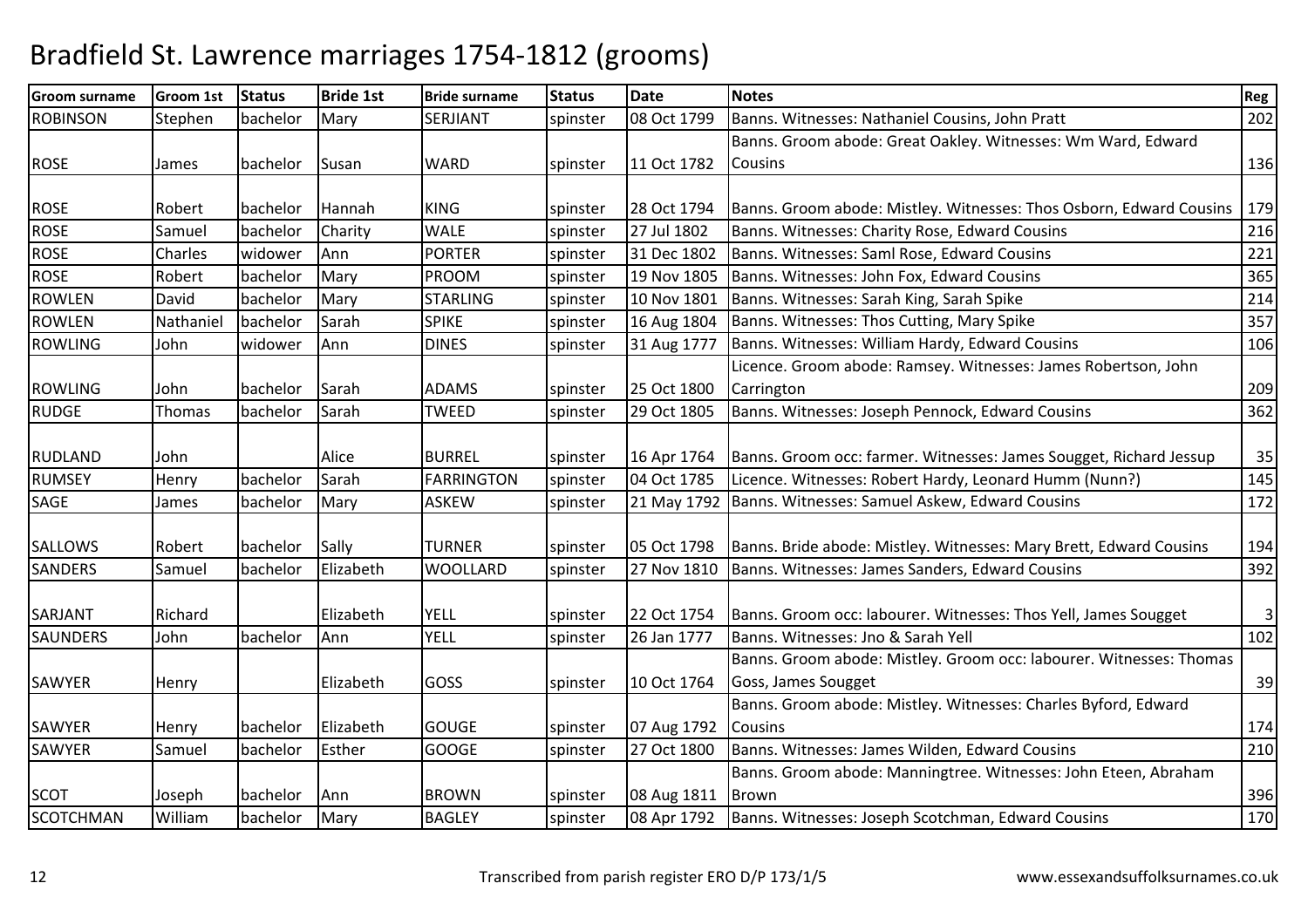| <b>Groom surname</b> | <b>Groom 1st</b> | <b>Status</b> | <b>Bride 1st</b> | <b>Bride surname</b> | <b>Status</b> | <b>Date</b> | <b>Notes</b>                                                                          | Reg            |
|----------------------|------------------|---------------|------------------|----------------------|---------------|-------------|---------------------------------------------------------------------------------------|----------------|
| <b>SEABORNE</b>      | Jonathan         | bachelor      | Elizabeth        | <b>WILBY</b>         | spinster      | 28 Jul 1776 | Banns. Groom abode: Mistley. Witnesses: Edmund & William Seabern                      | 97             |
| <b>SEAGERS</b>       | John             | single        | Mary             | <b>HINES</b>         | widow         | 22 Oct 1778 | Banns. Witnesses: Ezekiel Hunnibal, Edward Cousins                                    | 115            |
|                      |                  |               |                  |                      |               |             |                                                                                       |                |
| <b>SEAGOE</b>        | Isaac            |               | Mary             | <b>ADAMS</b>         | spinster      | 01 Oct 1764 | Banns. Groom occ: labourer. Witnesses: John Adams, James Sougget                      | 38             |
|                      |                  |               |                  |                      |               |             | Banns. Groom abode: Wrabness. Witnesses: Jacob Thompson, Edward                       |                |
| SERJEANT             | Samuel           | bachelor      | Elizabeth        | <b>FOX</b>           | spinster      | 29 Jun 1797 | Cousins                                                                               | 191            |
| SERJEANT             | Samuel           | widower       | Mary             | <b>MILLION</b>       | spinster      | 19 May 1801 | Banns. Witnesses: David Rowlen, Mary Starling                                         | 212            |
| SERJEANT             | John             | bachelor      | Rachel           | SAWYER               | spinster      | 02 Dec 1803 | Banns. Witnesses: George Rayner, Edward Cousins                                       | 251            |
|                      |                  |               |                  |                      |               |             | Banns. Groom a private in the E. Essex Militia encamped here. Bride is a              |                |
| <b>SEXTON</b>        | John             | bachelor      | Mary             | <b>AUSTIN</b>        | spinster      | 10 Nov 1803 | sojourner. Witnesses: John Fenn, Edward Cousins                                       | 250            |
| <b>SHARP</b>         | Shadrach         | single        | Elizabeth        | <b>KING</b>          | spinster      | 27 Feb 1759 | Banns. Witnesses: H Umfreville, James Sougget                                         | 18             |
| <b>SHEAD</b>         | William          | single        | Sarah            | <b>MIXTER</b>        | single        | 01 Jul 1774 | Banns. Groom occ: Blacksmith. Witnesses: John Aldous, George Howard                   | 83             |
| <b>SHIPLEY</b>       | John             | bachelor      | Sarah            | <b>BENNETT</b>       | spinster      |             | 26 Mar 1811   Banns. Groom abode: Wix. Witnesses: John Scott, Edward Cousins          | 395            |
| <b>SHIRLEY</b>       | James            | bachelor      | Martha           | <b>SALLERS</b>       | spinster      | 28 Oct 1778 | Banns. Witnesses: Susan Hunnable, Edward Cousins                                      | 116            |
| <b>SIZER</b>         | John             |               | Sarah            | <b>CARRINGTON</b>    | spinster      | 02 Feb 1773 | Licence. Groom occ: farmer. Witnesses: John Carrington, Joseph Cutting                | 72             |
| <b>SIZER</b>         | John             | bachelor      | Mary             | <b>CARRINGTON</b>    | spinster      | 11 Nov 1794 | Licence. Groom abode: Great Bentley. Witnesses: Nathaniel Cutting,<br>Elizabeth Sizer | 180            |
| <b>SIZER</b>         | John             | bachelor      | Ann              | APPLEWHITE           | spinster      | 17 Aug 1802 | Licence. Groom abode: Thorp le Soken. Witnesses: Anna Sizer, Sarah<br>Applewhite      | 217            |
| <b>SMITH</b>         | William          |               | Elizabeth        | <b>HAWS</b>          | spinster      | 11 Sep 1754 | Banns. Groom occ: shoemaker. Witnesses: Hen Umbreville, James<br>Sougget              | $\overline{2}$ |
| <b>SMITH</b>         | William          | single        | Susan            | <b>WEBB</b>          | spinster      | 13 Sep 1755 | Banns. Groom occ: labourer. Witnesses: Abraham Webb, James<br>Souggett                | $\bf 8$        |
| <b>SMITH</b>         | Thomas           |               | Sarah            | <b>YELL</b>          | spinster      | 25 Dec 1763 | Banns. Groom occ: labourer. Witnesses: John Yell, James Sougget                       | 33             |
| <b>SMITH</b>         | James            |               | Sarah            | <b>HOWARD</b>        | spinster      | 18 Dec 1766 | Banns. Groom occ: labourer. Witnesses: Edward Cousins, George<br>Howard               | 46             |
| <b>SMITH</b>         | James            | widower       | Ann              | <b>BOCKING</b>       | widow         | 08 Apr 1779 | Licence. Witnesses: Sarah & George Howard                                             | 118            |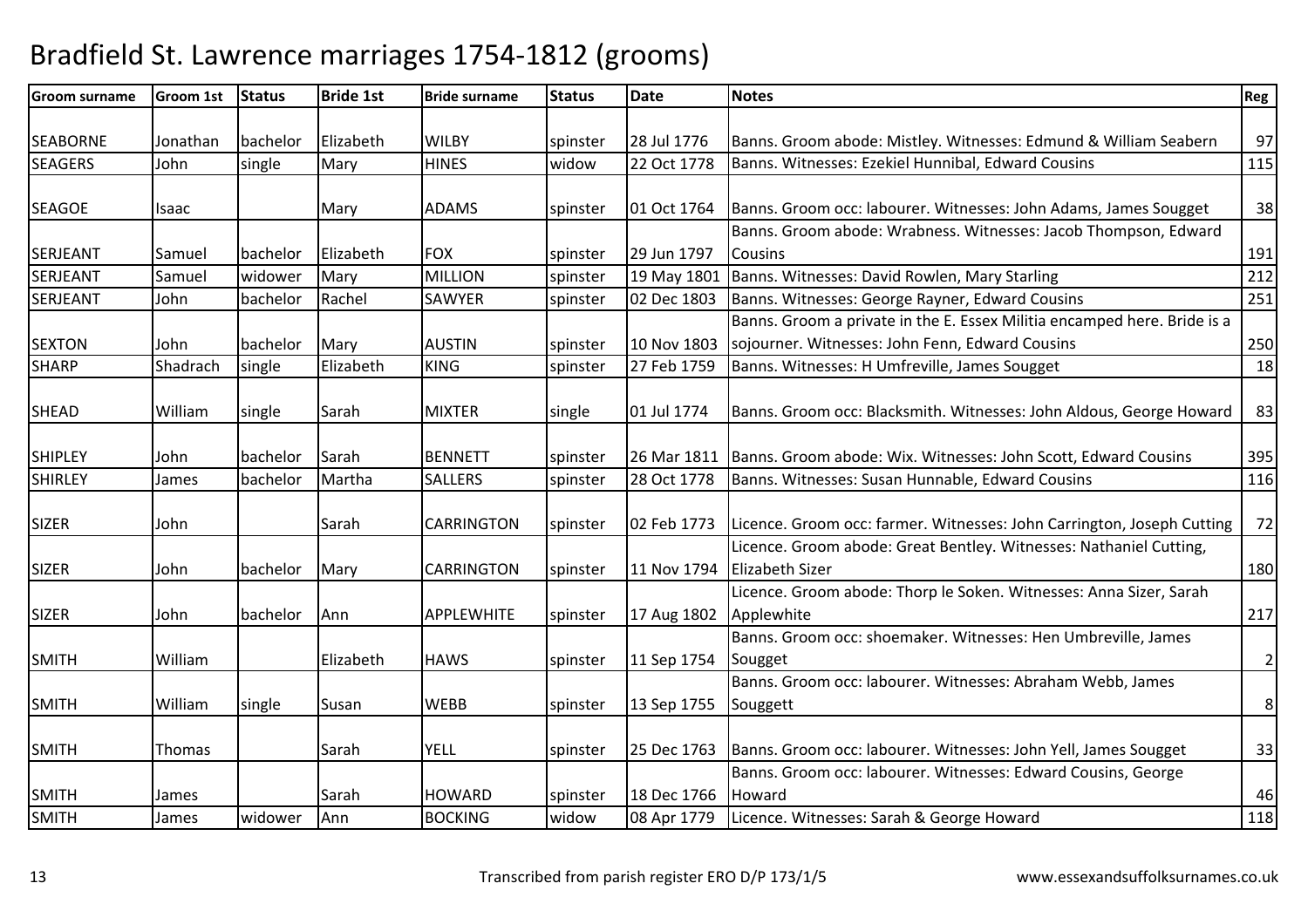| <b>Groom surname</b> | <b>Groom 1st</b> | <b>Status</b> | <b>Bride 1st</b> | <b>Bride surname</b> | <b>Status</b> | <b>Date</b> | <b>Notes</b>                                                                      | Reg |
|----------------------|------------------|---------------|------------------|----------------------|---------------|-------------|-----------------------------------------------------------------------------------|-----|
| <b>SMITH</b>         | William          | widower       | Ann              | <b>PORTER</b>        | widow         | 24 Nov 1779 | Banns. Witnesses: Robt Rose, Edward Cousins                                       | 122 |
| <b>SMITH</b>         | William          | widower       | Mary             | LAY                  | spinster      | 27 Oct 1797 | Banns. Witnesses: John Mason, Edward Cousins                                      | 192 |
| SOUTHGATE            | James            | widower       | Hannah           | <b>OSBORN</b>        | spinster      | 20 Jan 1786 | Banns. Witnesses: R Brightwell, Edward Cousins                                    | 148 |
|                      |                  |               |                  |                      |               |             | Licence. Groom abode: Mistley. Witnesses: James Farther?, Edward                  |     |
| <b>SOUTHGATE</b>     | Edward           | widower       | Susan            | <b>ELY</b>           | spinster      | 07 Mar 1788 | <b>ICousins</b>                                                                   | 152 |
| <b>SPIKE</b>         | James            | bachelor      | Sarah            | <b>CARRINGTON</b>    | spinster      | 06 May 1777 | Banns. Witnesses: Thomas & Mary Carrington                                        | 104 |
|                      |                  |               |                  |                      |               |             | Banns. Groom abode: Beaumont. Witnesses: William Applewhite,                      |     |
| <b>SPOONER</b>       | James            |               | Anne             | <b>JESSUP</b>        | spinster      | 08 Oct 1771 | George Howard                                                                     | 66  |
| <b>STARLING</b>      | James            | single        | Ann              | <b>ALDGATE</b>       | single        | 11 Oct 1774 | Banns. Witnesses: Ezel Honeyball, Edward Cousins                                  | 86  |
|                      |                  |               |                  |                      |               |             |                                                                                   |     |
| <b>STARLING</b>      | John             | bachelor      | Fanny            | <b>TURNER</b>        | spinster      |             | 02 May 1805   Banns. Groom abode: Mistley. Witnesses: John Turner, Edward Cousins | 361 |
|                      |                  |               |                  |                      |               |             |                                                                                   |     |
| <b>STERLING</b>      | Benjamin         | bachelor      | Elizabeth        | <b>POTTER</b>        | spinster      | 06 Jul 1804 | Banns. Groom abode: Mistley. Witnesses: Jos Pennock?, Edward Cousins 356          |     |
|                      |                  |               |                  |                      |               |             | Banns. Groom abode: Manningtree. Witnesses: Ben Hunt, Edward                      |     |
| <b>STEVENSON</b>     | John             | bachelor      | Elizabeth        | <b>BURGESS</b>       | spinster      | 07 Feb 1806 | Cousins                                                                           | 367 |
|                      |                  |               |                  |                      |               |             | Licence. Groom abode: Mistley. Witnesses: Susan *hans, John                       |     |
| <b>STRIBLING</b>     | Isaac            | bachelor      | Frances          | <b>SCRIVENER</b>     | spinster      | 25 Nov 1807 | Richardson                                                                        | 378 |
|                      |                  |               |                  |                      |               |             |                                                                                   |     |
| <b>STUDD</b>         | William          | bachelor      | Lydia            | <b>RIVERS</b>        | spinster      | 21 Oct 1784 | Banns. Groom abode: Wix. Witnesses: Peter Palmer, Edward Cousins                  | 143 |
|                      |                  |               |                  |                      |               |             | Banns. Groom a private in the East Essex Militia encamped here.                   |     |
| <b>SYER</b>          | John             | bachelor      | Hannah           | <b>TURNER</b>        | spinster      | 20 Oct 1803 | Witnesses: John Brooks, Edward Cousins                                            | 243 |
| <b>SYRETT</b>        | William          | bachelor      | Esther           | <b>BYE</b>           | spinster      | 03 Nov 1777 | Banns. Witnesses: John Abbot, Edward Cousins                                      | 110 |
| <b>TAYLOR</b>        | William          | bachelor      | Hannah           | <b>GAYMER</b>        | spinster      | 21 Sep 1802 | Licence. Witnesses: Ann Taylor, Jn Orms                                           | 218 |
| <b>TAYLOR</b>        | John             | bachelor      | Mary             | <b>GOSLING</b>       | spinster      | 07 Dec 1810 | Banns. Witnesses: William Gould, Samuel Gosling                                   | 393 |
|                      |                  |               |                  |                      |               |             | Licence. Groom abode: Kirby. Witnesses: Wm. Thompson, Edward                      |     |
| <b>THOMPSON</b>      | James            | bachelor      | Hannah           | <b>HAM</b>           | widow         | 06 Apr 1807 | Cousins                                                                           | 374 |
| <b>THORN</b>         | William          | bachelor      | Mary             | <b>CARRINGTON</b>    | spinster      | 11 Nov 1789 | Licence. Witnesses: ? *nnis, Francis Sizer                                        | 156 |
| <b>THORNE</b>        | Henry            |               | Susannah         | <b>BUCKELL</b>       | spinster      | 15 Jul 1771 | Banns. Witnesses: Tho Johnson, James Souget                                       | 64  |
|                      |                  |               |                  |                      |               |             |                                                                                   |     |
| <b>TORBALL</b>       | William          | bachelor      | Rebecca          | <b>GILBERT</b>       | spinster      | 26 Jun 1792 | Banns. Groom abode: Wix. Witnesses: Thos Smith, Edward Cousins                    | 173 |
|                      |                  |               |                  |                      |               |             | Banns. Groom abode: Walton le Soke. Witnesses: John Mills, Edward                 |     |
| <b>TURNER</b>        | William          | bachelor      | Elizabeth        | <b>MILLS</b>         | spinster      | 01 Oct 1793 | <b>Cousins</b>                                                                    | 177 |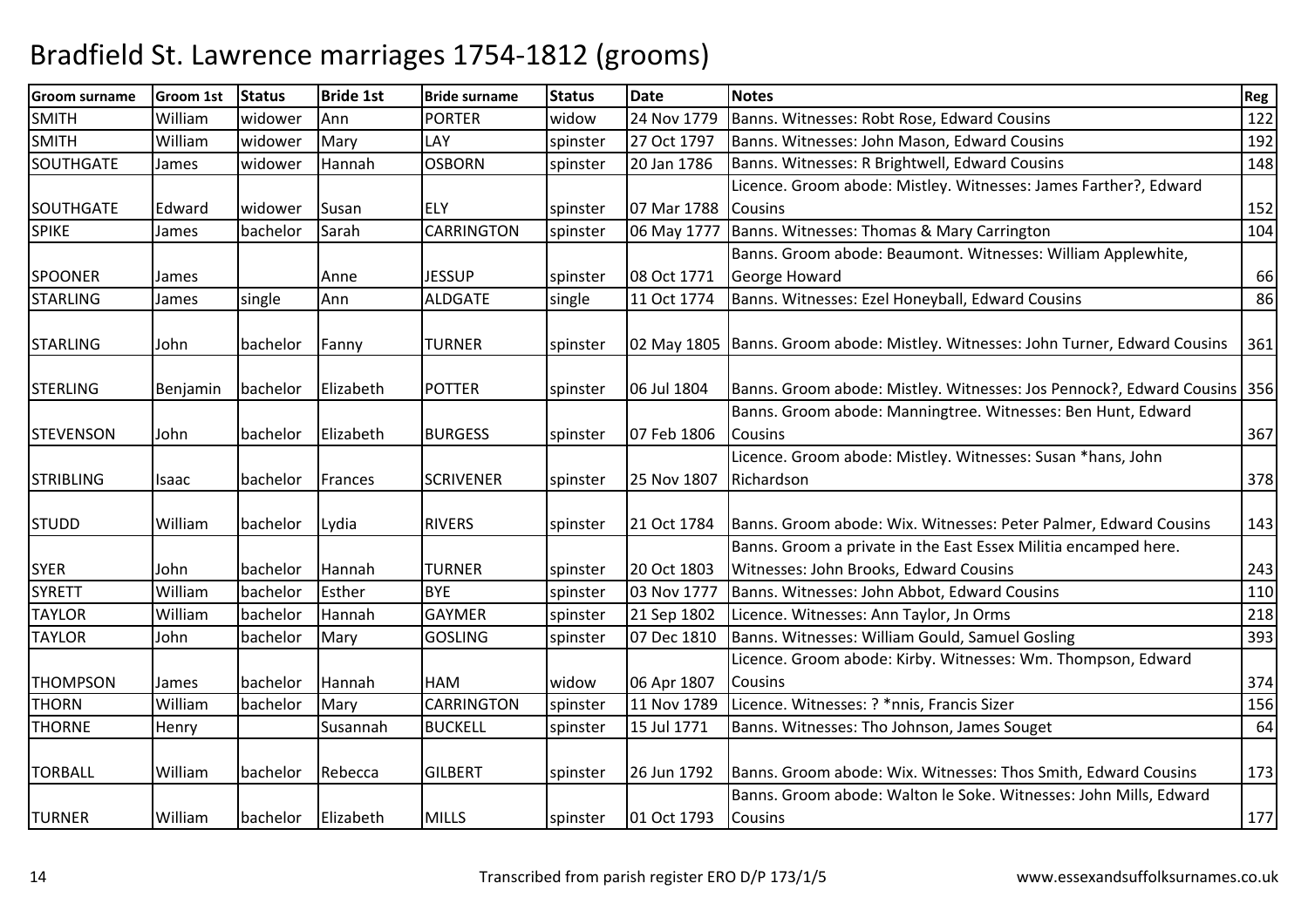| <b>Groom surname</b> | Groom 1st      | <b>Status</b> | <b>Bride 1st</b> | <b>Bride surname</b> | <b>Status</b> | <b>Date</b> | <b>Notes</b>                                                                     | Reg |
|----------------------|----------------|---------------|------------------|----------------------|---------------|-------------|----------------------------------------------------------------------------------|-----|
| TURNER               | Jacob          | bachelor      | Mary             | <b>ROBERSON</b>      | spinster      | 06 Feb 1806 | Banns. Witnesses: John Turner, Edward Cousins                                    | 366 |
| <b>TURNER</b>        | Jonathan       | bachelor      | Susan            | <b>KING</b>          | spinster      | 01 Nov 1811 | Banns. Witnesses: David & John King                                              | 397 |
|                      |                |               |                  |                      |               |             | Licence. Groom abode: Beaumont. Witnesses: Robt Hardy, Edward                    |     |
| <b>TWEED</b>         | Abraham        | bachelor      | Mary             | APPLEWHITE           | widow         | 31 Aug 1784 | Cousins                                                                          | 141 |
|                      |                |               |                  |                      |               |             | Banns. Groom abode: West Mersea. Witnesses: Abraham Tweed,                       |     |
| <b>WADE</b>          | James          |               | Mary             | <b>GAYMER</b>        |               | 21 Nov 1806 | <b>Edward Cousins</b>                                                            | 372 |
|                      |                |               |                  |                      |               |             | Banns. Sojourner. Groom a private in the East Essex Militia encamped             |     |
| <b>WALLER</b>        | Isaac          | bachelor      | Sarah            | <b>CRACKNELL</b>     | spinster      | 20 Sep 1803 | here. Witnesses: Wm Havers, Edward Cousins                                       | 235 |
| <b>WARD</b>          | William        | bachelor      | Mary             | <b>ROSE</b>          | spinster      | 31 Mar 1777 | Banns. Witnesses: Rd Martin, Edward Cousins                                      | 103 |
|                      |                |               |                  |                      |               |             | Banns. Groom abode: Mistley. Groom occ: carpenter. Witnesses: Daniel             |     |
| <b>WATSON</b>        | <b>Charles</b> | single        | Sarah            | <b>BACON</b>         | spinster      | 03 Nov 1761 | Fall, James Sougget                                                              | 29  |
|                      |                |               |                  |                      |               |             | Banns. Bride both widow & spinster? Groom abode: Stutton, Suffolk.               |     |
| <b>WAYLENG</b>       | Robert         | widower       | Elizabeth        | <b>BARBER</b>        | widow         | 19 Apr 1756 | Witnesses: samuel & Josiah King                                                  | 10  |
|                      |                |               |                  |                      |               |             |                                                                                  |     |
| <b>WEAVER</b>        | Jacob          |               | Elizabeth        | <b>WHELM</b>         | spinster      | 08 Oct 1771 | Banns. Groom occ: labourer. Witnesses: George Howard, James Souget               | 65  |
|                      |                |               |                  |                      |               |             |                                                                                  |     |
| <b>WEAVER</b>        | William        | bachelor      | Sarah            | <b>GENTREE</b>       | spinster      | 30 Sep 1788 | Banns. Groom abode: Walton le Soken. Witnesses: Edward Cousins                   | 154 |
|                      |                |               |                  |                      |               |             |                                                                                  |     |
| <b>WENT</b>          | Joseph         | bachelor      | Mary             | <b>EAGLE</b>         | spinster      |             | 26 Mar 1812   Banns. Groom abode: Ardleigh. Witnesses: S Studd, Elizabeth Lowkin | 398 |
| <b>WHENEY</b>        | Joseph         | bachelor      | Margaret         | <b>COUSINS</b>       | spinster      | 30 Oct 1800 | Banns. Witnesses: Nathaniel & Isaac Cousins                                      | 211 |
|                      |                |               |                  |                      |               |             |                                                                                  |     |
|                      |                |               |                  |                      |               |             | Banns. Groom a private in the West Essex Militia encamped here. Bride            |     |
| <b>WHITBREAD</b>     | Joseph         | bachelor      | Sarah            | <b>SIDBY</b>         | spinster      | 04 Nov 1803 | is a sojourner. Witnesses: William Willis, Edward Cousins                        | 247 |
|                      |                |               |                  |                      |               |             | Licence. Groom abode: St. Botolfs *Idgate, London. Witnesses: John               |     |
| <b>WIGHT</b>         | Robert         |               | Sarah            | <b>HARDY</b>         | spinster      | 06 Mar 1773 | Wight, Sam Ga*aul*                                                               | 76  |
| <b>WILDEN</b>        | James          | bachelor      | Sarah            | <b>CRESSELL</b>      | spinster      | 01 Jul 1802 | Banns. Witnesses: William Tayler, Sarah Gaymer                                   | 215 |
| <b>WILDING</b>       | Robert         | bachelor      | Sarah            | LOWNDS               | widow         | 10 Oct 1785 | Banns. Witnesses: Robert Durrant, Edward Cousins                                 | 146 |
| <b>WILES</b>         | Daniel         | single        | Sarah            | <b>HALLS</b>         | single        | 18 Oct 1774 | Banns. Witnesses: John Plumer, Edward Cousins                                    | 87  |
|                      |                |               |                  |                      |               |             |                                                                                  |     |
| <b>WILLIS</b>        | Joseph         |               | Sarah            | <b>BALUM</b>         | spinster      | 02 Oct 1770 | Banns. Groom occ: labourer. Witnesses: Thomas Osborn, James Souget               | 60  |
|                      |                |               |                  |                      |               |             | Banns. Groom occ: labourer. Witnesses: Thomas Holden, George                     |     |
| <b>WILLIS</b>        | Joseph         |               | Mary             | <b>GRIMSEY</b>       | spinster      | 09 Jul 1773 | Howard                                                                           | 78  |